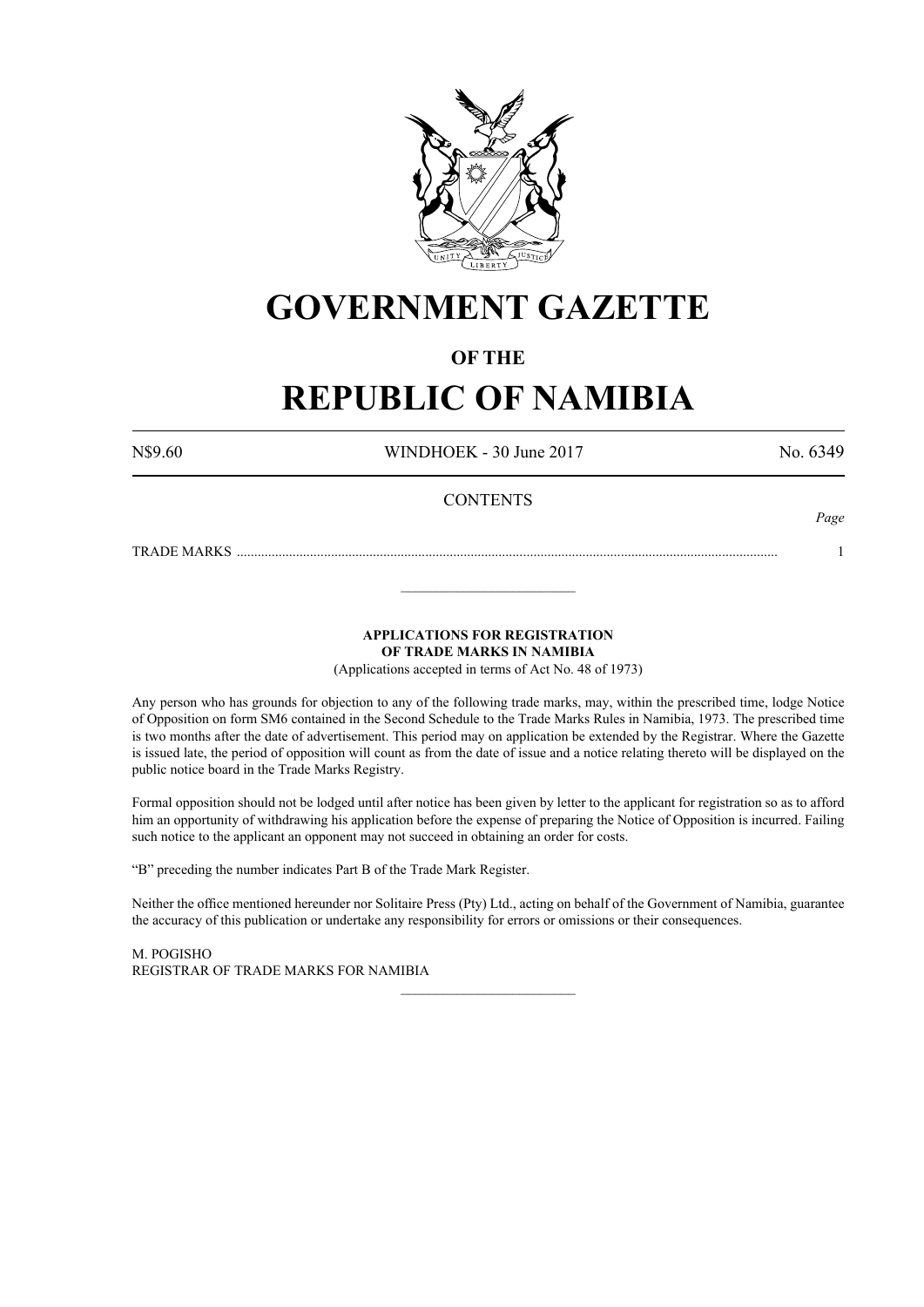# **NOTICE**

### **AMENDMENT OF TRADE MARK NO. 1995/0853 IN TERMS OF SECTION 34(1) OF THE TRADE MARKS IN NAMIBIA ACT, 1973 (ACT NO. 48 OF 1973)**

Application has been made for amendment of abovementioned Trade Mark to the form shown hereunder:

#### **INTERCONTINENTAL**

Any person who objects to the amendment may within two months from the date of this notice oppose the amendment. The reason for objection must be stated on Form SM 44 and this form must be lodged with the Registrar of Trade Mark in Namibia, Second Floor, Brendan Sibwaye Square, Block B, corner of Goethe and Kenneth David Kaunda Streets, P.O. Box 21214, Windhoek.

2016/846 in class 25: Clothing, headgear and footwear; in the name of **GWANYENMBA INVESTMENT CLOSE CORPORATION**, a Namibian company, of Erf 171, Ichaboe Street, Rocky Crest, Windhoek, Namibia.

 $\frac{1}{2}$ 

Address for Service: GWANYENMBA INVESTMENT Close Corporation, P.O. Box 27366, Windhoek.



FILED: 23 June 2016

Registration of this trademark shall give no right to the exclusive use of the letters **"T"** and **"M"** separately and apart from the mark.

 $\overline{\phantom{a}}$  , where  $\overline{\phantom{a}}$ 

2008/670 in class 3: Bleaching preparations and other substances for laundry use; cleaning, polishing, scouring and abrasive preparations; soaps, including shaving soaps, shaving preparations and shaving cosmetics and toiletries; perfumery, essential oils, cosmetics, hair lotions; dentifrices; in the name of **EVEREADY BATTERY COMPANY, INCORPO-RATED**, a Delaware corporation, of 533 Maryville University Drive, St. Louis, Missouri 63141, United States of America. Address for Service: KOEP & PARTNERS, P O Box 3516, Windhoek.

Filed: 27 May 2008

#### **FREE YOUR SKIN**

Associated with: NA/T/2008/671

2008/671 in class 8: Hand tools and implements (hand operated); cutlery; side arms; razors and razor blades; in the name of **EVEREADY BATTERY COMPANY, INCORPORATED**, a Delaware corporation, of 533 Maryville University Drive, St. Louis, Missouri 63141, United States of America. Address for Service: KOEP & PARTNERS, P O Box 3516, Windhoek.

Filed: 27 May 2008

# **FREE YOUR SKIN**

Associated with: NA/T/2008/670

2010/1004 in class 39: Transport services, including transportation of valuables, cash, coins and people alike; packaging and storage of goods; delivery services; freighting and salvaging services; in the name of **FIDELITY SECURITY SER-VICES (PTY) LTD**, a South African company, of Corporate Park, 104D Mimosa Road, Roodepoort, Republic of South Africa.

 $\frac{1}{2}$ 

Address for Service: BOUWERS INC c/o HARMSE ATTOR-NEYS, 3 Liszt Street, Windhoek.



Filed: 14 September 2010

Registration of this trademark shall give no right to the exclusive use of the letter **"F"** separately and apart from the mark.

 $\overline{\phantom{a}}$  , where  $\overline{\phantom{a}}$ 

Associated with: NA/T/2010/1006

2010/1006 in lass 42: Security, guarding, provision of guards and protection services of all kinds; patrolling and monitoring services; advisory services relating to the security of premises; security consultancy; security assessment of risks; security marking of goods; monitoring of security systems; security surveillance; passport control services; in the name of **FIDELITY SECURITY SERVICES (PTY) LTD**, a South African company, of Corporate Park, 104D Mimosa Road, Roodepoort, Republic of South Africa.

Address for Service: BOUWERS INC c/o HARMSE ATTORneys, 3 Liszt Street, Windhoek.



Filed: 14 September 2010

Registration of this trademark shall give no right to the exclusive use of the letter **"F"** separately and apart from the mark.

 $\frac{1}{2}$ 

Associated with: NA/T/2010/1004

2014/358 in class 42: Services rendered in procuring lodgings, rooms and meals, hotels, boarding houses, tourist camps, tourist houses; services rendered in procuring food or drink prepared for consumption; in the name of **ANDREAS & CHRISTINA WERNER** trading as Gastefarm Elisenheim, of No. 68, Brakwater, district of Windhoek and P.O. Box 3016, Windhoek, Namibia.

Address for Service: H.D. BOSSAU & CO, 49 Feld Street, Windhoek.

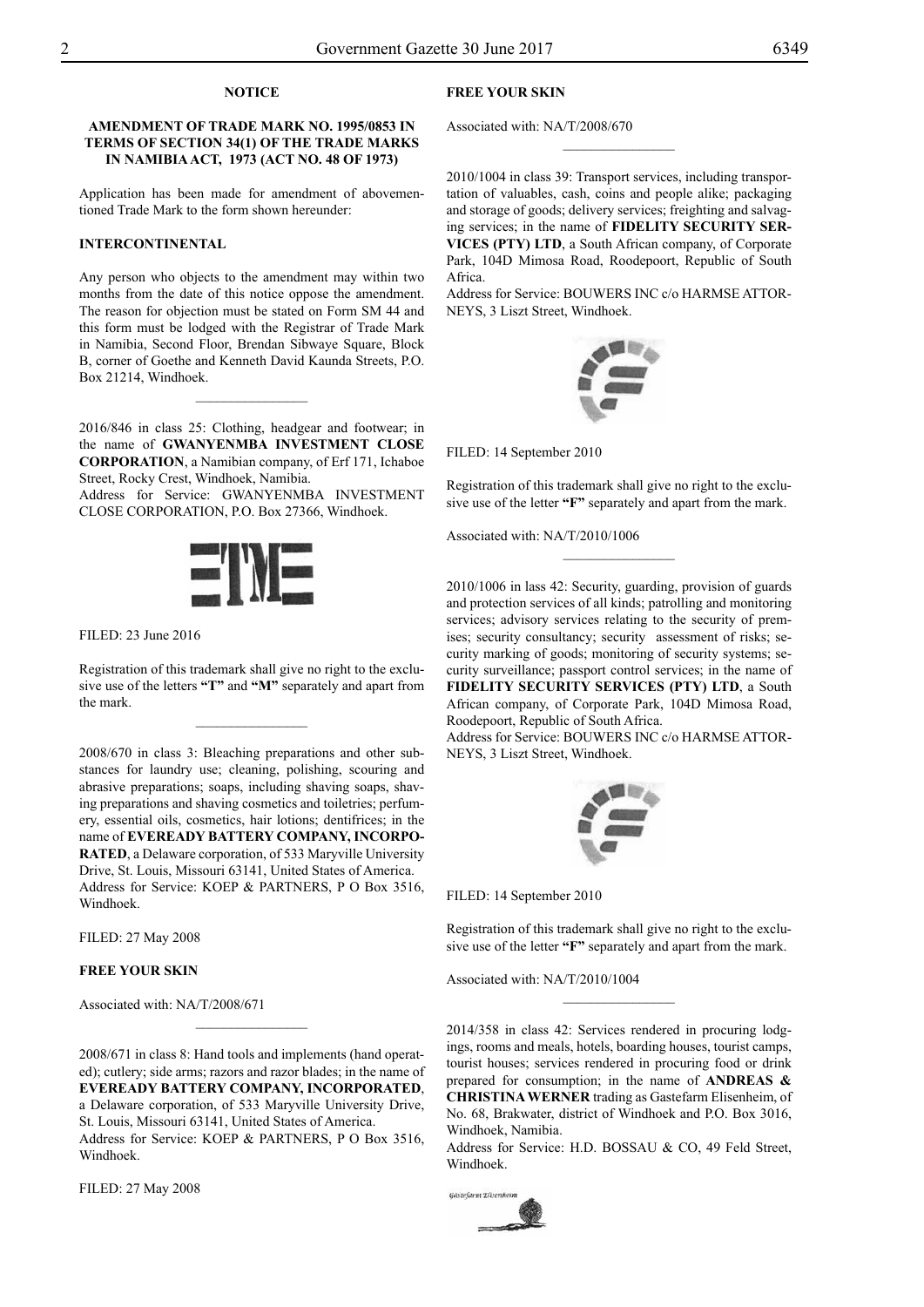Filed: 11 April 2014

The name is derived from the German translation of **"GUEST-FARM ELISENHEIM"**.  $\overline{\phantom{a}}$  , where  $\overline{\phantom{a}}$ 

2014/860 in class 16: Newspapers; paper, cardboard and goods made from these materials, not included in other classes; printed matter; bookbinding material; photographs; stationery; adhesives for stationery or household purposes; artist' materials; paint brushes; typewriters and office requisites (except furniture); instructional and teaching material (except apparatus); plastic materials for packaging (not included in other classes); playing cards; printers type; printing blocks; in the name of **NAMIBIA MEDIA HOLDINGS (PROPRI-ETARY) LIMITED**, a Namibian company, of 11B Genl Murtala Muhammed Avenue, Eros, Windhoek, Namibia.

Address for Service: H.D. BOSSAU & CO, 49 Feld Street Windhoek.

# KOLLIG

Filed: 24 July 2014 Associated with: NA/T/2014/861

2014/861 in class 35: Advertising and buisiness; in the name of **NAMIBIA MEDIA HOLDINGS (PROPRIETARY) LIMITED**, a Namibian company, of 11B Gen! Murtala Muhammed Avenue, Eros, Windhoek, Namibia. Address for Service: H.D. BOSSAU & CO, 49 Feld Street,

 $\overline{\phantom{a}}$  , where  $\overline{\phantom{a}}$ 

Windhoek.

# KOLLIG

 $\mathcal{L}=\mathcal{L}^{\text{max}}$ 

Filed: 24 July 2014

Associated with: NA/T/2014/860

2014/856 in class 16: Newspapers; paper, cardboard and goods made from these materials, not included in other classes; printed matter; bookbinding material; photographs; stationery; adhesives for stationery or household purposes; artist' materials; paint brushes; typewriters and office requisites (except furniture); instructional and teaching material (except apparatus); plastic materials for packaging (not included in other classes); playing cards; printers type; printing blocks; in the name of **NAMIBIA MEDIA HOLDINGS (PROPRI-ETARY) LIMITED**, a Namibian Company, of 11B Genl. Murtala Muhammed Avenue, Eros, Windhoek, Namibia. Address for Service: H.D. BOSSAU & CO, 49 Feld Street, Windhoek.



Filed: 24 July 2014

Registration of this trademark shall give no right to the exclusive use of the word **"KOERANT"** separately and apart from the mark.

Associated with: NA/T/2014/857

2014/857 in class 35: Advertising and business; in the name of **NAMIBIA MEDIA HOLDINGS (PROPRIETARY) LIMITED**, a Namibian company, of 11B Genl. Murtala Muhammed Avenue, Eros, Windhoek, Namibia.

Address for Service: H.D. BOSSAU & CO, 49 Feld Street, Windhoek.



Filed: 24 July 2014

Registration of this trademark shall give no right to the exclusive use of the word **"KOERANT"** separately and apart from the mark.

Associated with: NA/T/2014/856

2015/0589 in class 32: Beers; in the name of **ABRO BREW-ERY OVERSEAS TRADING AB**, of 598 86 Vimmerby, SE556871-0312, Sweden.

 $\frac{1}{2}$ 

Address for Service: H.D. BOSSAU & CO, 49 Feld Street, Windhoek, Republic of Namibia.



Filed: 17 April 2015

Registration of this trade mark shall give no right to the exclusive use of the words **"CAPE"** in its geographical signification, or of the word **"BREWING"** (but shall grant rights in the representation thereof as depicted in the trade mark accompanying the application), separately and apart from the mark.

 $\overline{\phantom{a}}$  , we can also the set of  $\overline{\phantom{a}}$ 

2015/1560 in class 37: The development, management and construction of property developments in Namibia; in the name of **JIMMEY CONSTRUCTION (PROPRIETARY) LIMITED**, a Namibian company, of Reger Street, Southern Industrial Area, P.O. Box 1575, Windhoek, Namibia. Address for Service: H.D. BOSSAU & CO, 49 Feld Street,

Windhoek .



FILED: 6 August 2015

2008/2155 in class 5: Repellents and insect repellents; poisons and insecticides; in the name of **TIGER FOOD BRANDS INTELLECTUAL PROPERTY HOLDING COMPANY (PROPRIETARY) LIMITED**, a South African company of 3010 William Nicol Drive, Bryanston, Johannesburg, Gauteng, Republic of South Africa.

 $\frac{1}{2}$ 

Address for Service: SPOOR & FISHER c/o H.D. BOSSAU & Co, 49 Feld Street, Windhoek.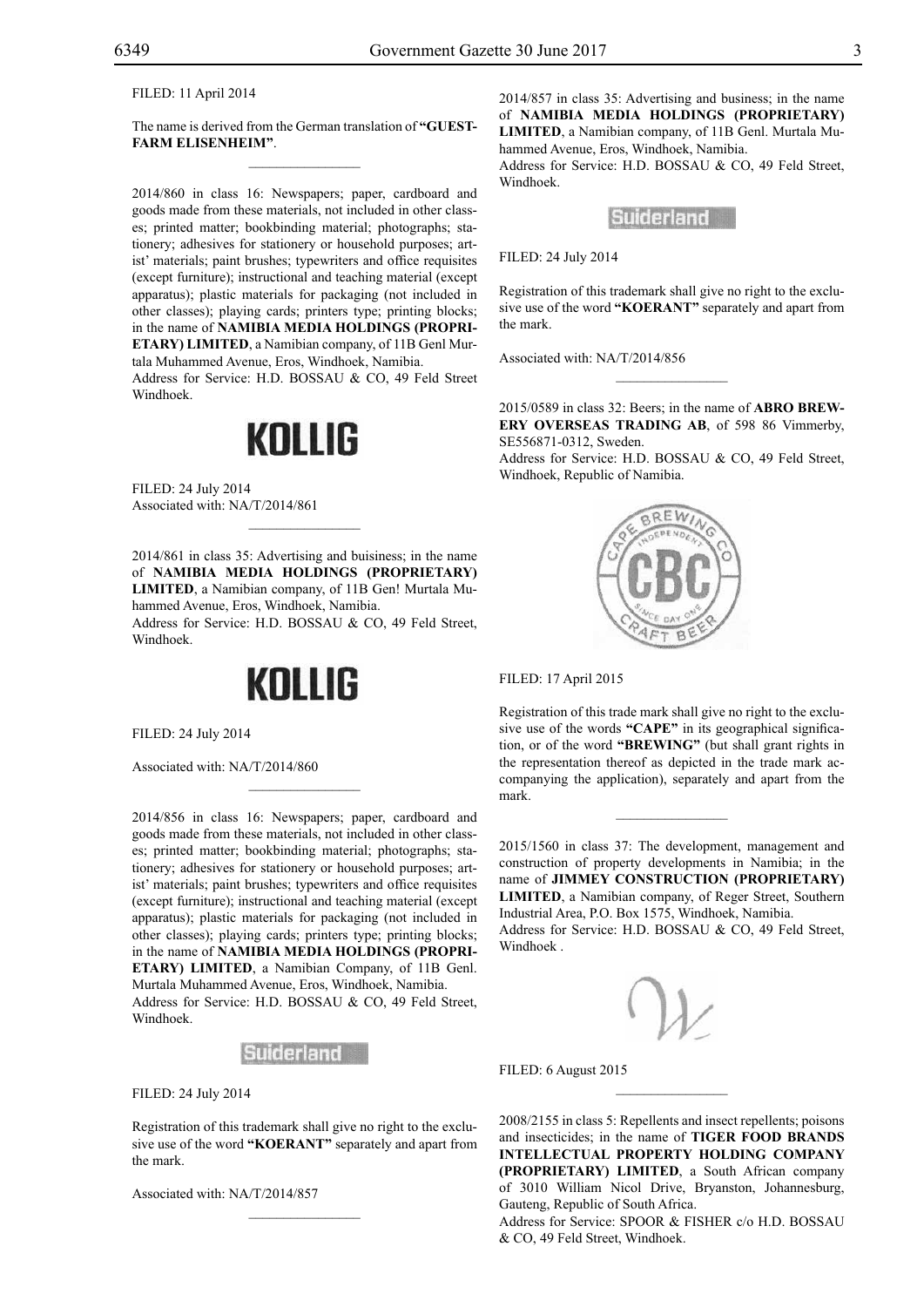Filed: 17 December 2008

#### **PEACEFUL SLEEP**

Associated with: NA/T/2008/2156

2008/2156 in class 9: Electric mosquito repellent devices and household electrical apparatus and instruments; in the name of **TIGER FOOD BRANDS INTELLECTUAL PROPERTY HOLDING COMPANY (PROPRIETARY) LIMITED**, a South African company, of 3010 William Nicol Drive, Bryanston, Johannesburg, Gauteng Republic of South Africa. Address for Service: SPOOR & FISHER c/o H.D. BOSSAU & Co, 49 Feld Street, Windhoek.

 $\frac{1}{2}$ 

Filed: 17 December 2008

#### **PEACEFUL SLEEP**

Associated with: NA/T/2008/2155

2010/441 in class 9: Eyewear including sunglasses, spectacles, frames and all parts, fittings and accessories relating thereto; in the name of **KFML HOLDINGS (PROPRIETARY) LIMITED**, a South African company, of 101 Oasim South Pearson Street, Central, Port Elizabeth, Eastern Cape, Republic of South Africa.

 $\frac{1}{2}$ 

Address for Service: SPOOR & FISHER c/o H.D. BOSSAU & Co, 49 Feld Street, Windhoek.



Filed: 22 April 2010

2015/1692 in class 6: Billpoeting panels and columns mainly made out of metal, moving or not, with stationary or moving display; kiosk mainly made out of metal; shelter for travelers mainly out of metal; metal installations for bicycle parking, namely metal fastening posts for bicycles, metal fastening rings for bicycles; benches mainly made out of metal; in the name of **JCDECAUX SA**, a French company, of 17 rue Soyer, 92 200 Neuilly sur Seine, France.

 $\frac{1}{2}$ 

Address for Service: SPOOR & FISHER c/o H.D. BOSSAU & Co, 49 Feld Street, Windhoek.

Filed: 17 August 2015

#### **JCDecaux**

Associated with: NA/T/2015/1691

2015/1687 in class: Electrical or electronic panels and columns illuminated or not, with moving or stationary display; illuminated signs; illuminated tubes for advertising purposes; illuminated or mechanical signaling; interactive terminals as information sources to the public; stationary or portable telecommunication apparatus providing information to the public; software; digital screens; touch screens, interactive screens,

 $\frac{1}{2}$ 

advertising panels; in the name of **JCDECAUX SA**, a French company, of 17 rue Soyer, 92 200 Neuilly sur Seine, France. Address for Service: SPOOR & FISHER c/o H.D. BOSSAU & Co, 49 Feld Street, Windhoek.

 $\frac{1}{2}$ 

Filed: 17 August 2015

# **JCDecaux**

Associated with: NA/T/2015/1688

2015/1688 in class 35: Advertising services; promotional services; advertising management; billposting services; outdoor advertising; advertising concession services for companies, towns, administrations, underground railways, sports halls, theatres, cinemas, airports, railway stations, shopping centres, municipal services; rental of advertising space on street furniture (advertising boards, columns, kiosks, bins, benches, street lamps, passenger shelters, public conveniences, containers and advertising awnings), whether in towns, underground railways, sports halls, theatres, cinemas, airports, railway stations, shopping centres or other buildings; advertising via the Internet; advertising via mobile telephones; public relations; advertising in luminous form, namely dissemination of advertising matter; dissemination of advertising matter; rental of networks of advertising spaces (located on furniture, panels, vehicles...) for the display of advertising campaigns; distribution and dissemination of advertising materials (tracts and prospectuses, samples, posters); advertising production services; management of advertising spaces; billposting consultancy; advertising consultancy; rental of advertising material and advertising space; rental of advertising panels; organisation of events for advertising purposes; market surveys; marketing research; publication of advertising texts; marketing services in the field of advertising; advertising agency i.e. projects in the field of advertising; advertising on vehicles, namely busses and wagons, advertising on transport stations namely on subways stations; in the name of **JCDECAUX SA**, a French company, of 17 rue Soyer, 92 200 Neuilly sur Seine, France. Address for Service: SPOOR & FISHER c/o H.D. BOSSAU & Co, 49 Feld Street, Windhoek.

Associated with: NAT/2015/1687

2015/1689 in class 38: Communications by optic fiber networks, computer terminals, telephones, radiophone by Internet and by satellites; sending, exchange and transmission of information, messages, data, sounds and images by optic fiber networks, by radio waves, by cables, by computer terminals, by telephone, radiophone, telematic by Internet, by satellites; electronic bulletin board; rental of access times to a server center; electronic messaging, electronic display services; video broadcasting via a global computer network; transfer of data by means of telecommunication; transmission of information contained on a server center; rental and free provision of access time to downloadable documents and applications; in the name of **JCDECAUX SA**, a French company, of 17 rue Soyer, 92 200 Neuilly sur Seine, France.

 $\frac{1}{2}$ 

Address for Service: SPOOR & FISHER c/o H.D. BOSSAU & Co, 49 Feld Street, Windhoek.

Filed: 17 August 2015

#### **JCDecaux**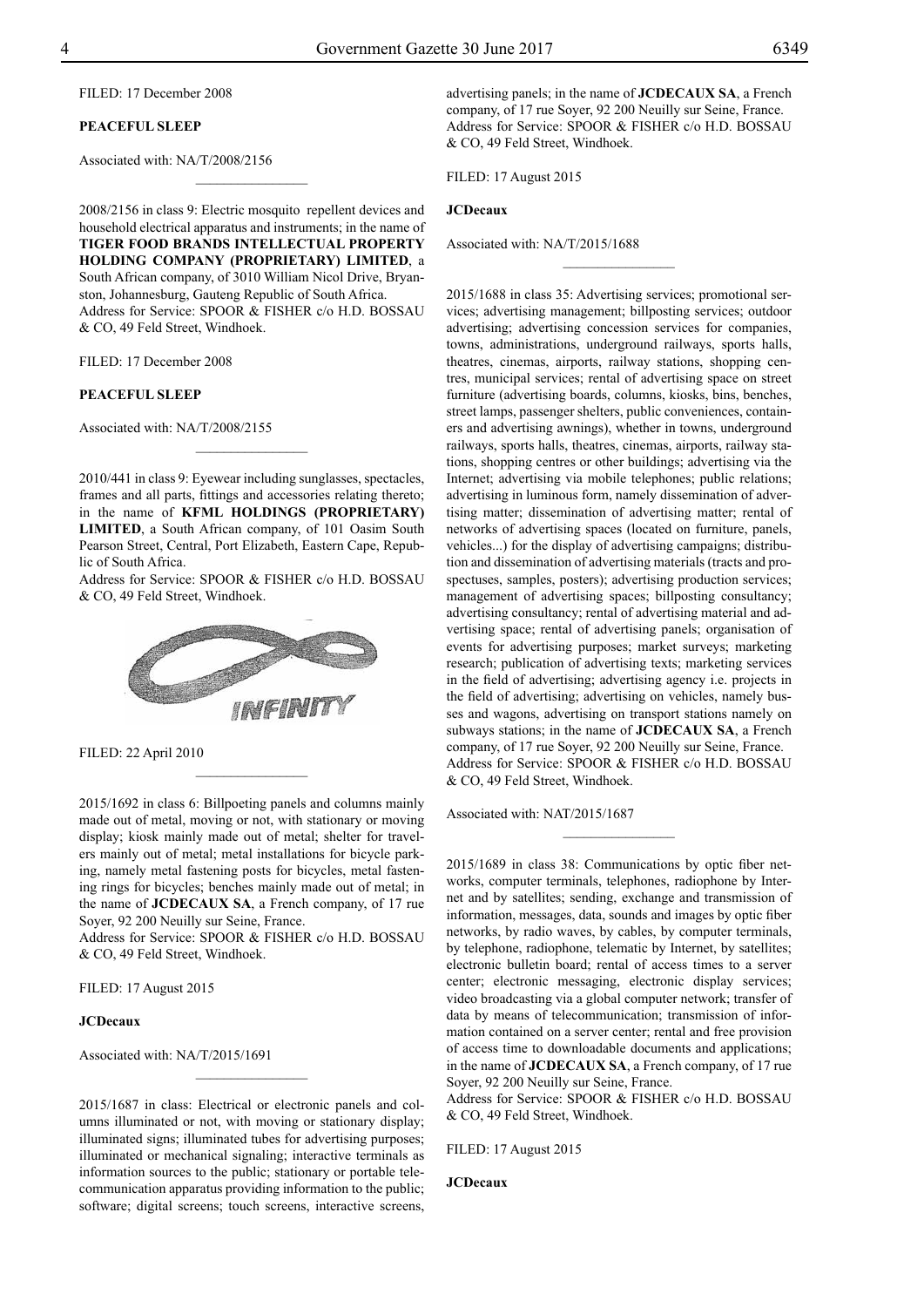Associated with: NAT/2015/1688

2015/1690 in class 41: Entertainment; entertainment services via video, text and audiovisual dissemination particularly on digital media; electronic publications particularly on digital media; organization of competitions; electronic game service provided by means of downloadable publications; production of films on video media; photography services; digital imaging services; editing of audiovisual and multimedia works; production and co-production services for multimedia programs, audiovisual programs, advertising programs, institutional films, audio and video recordings, films; editing services for audiovisual programs; exploitation of electronic publications online; editing of audiovisual programs (formatting of texts, of images, whether still or animated, of musical sounds).; in the name of **JCDECAUX SA**, a French company, of 17 rue Soyer, 92 200 Neuilly sur Seine, France.

 $\mathcal{L}=\mathcal{L}^{\text{max}}$ 

Address for Service: SPOOR & FISHER c/o H.D. BOSSAU & Co, 49 Feld Street, Windhoek.

Filed: 17 August 2015

#### **JCDecaux**

Associated with: NA/T/2015/1689

2015/1691 in class 42: Computing services namely computer programming, design and updating of software; threedimensional or paper media cartographic services, graphic arts design services; creation, design, development and programming of multimedia products; in the name of **JCDECAUX SA**, a French company, of 17 rue Soyer, 92 200 Neuilly sur Seine, France.

Address for Service: SPOOR & FISHER c/o H.D. BOSSAU & Co, 49 Feld Street, Windhoek.

Filed: 17 August 2015

#### **JCDecaux**

Associated with: NA/T/2015/1690

2012/426 in class 12: Vehicles; apparatus for locomotion by land, air or water; in the name of **AUTOQUIP (PROPRI-ETARY) LIMITED**, a South African company, of 61 Trump Street, Selby, Johannesburg, Republic of South Africa. Address for Service: Ellis Shilengudwa Inc, 1st Floor 1 @ Steps Offices, c/o Grove & Chasie Street, Kleine Kuppe, Windhoek.

 $\mathcal{L}=\mathcal{L}^{\text{max}}$ 

Filed: 23 March 2012

### **A-LINE**

Registration of this trademark shall give no right to the exclusive use of the word **"LINE"** and the letter **"A"** each separately and apart from the mark.

 $\mathcal{L}=\mathcal{L}^{\text{max}}$ 

2016/63 in class 16: Paper; cardboard and goods made from these materials, not included in other classes; printed matter; bookbinding material; photographs; stationery; adhesives for stationery or household purposes; artists' materials; aint brushes; typewriters and office requisites (except furniture); instructional and teaching material (except apparatus); plastic materials for packaging (not included in other classes); printers' type; printing blocks; in the name of **CAVENDISH AFRICA MAURITIUS**, a Mauritian company, of IFS Court, Twentyeight Cybercity, Ebene, Mauritius.

Address for Service: Ellis Shilengudwa Inc, 1st Floor 1 @ Steps Offices, c/o Grove & Chasie Street, Kleine Kuppe, Windhoek.

Filed: 26 January 2016

### **CAVENDISH**

Associated with: NA/T/2016/64

2016/64 in class 41: Education; providing of training; entertainment; sporting and cultural activities; in the name of **CAV-ENDISH AFRICA MAURITIUS**, a Mauritian company, of IFS Court, Twentyeight Cybercity, Ebene, Mauritius.

 $\overline{\phantom{a}}$  , where  $\overline{\phantom{a}}$ 

Address for Service: Ellis Shilengudwa Inc, 1st Floor 1 @ Steps Offices, c/o Grove & Chasie Street, Kleine Kuppe, Windhoek.

FILED: 26 January 2016

#### **CAVENDISH**

Associated with: NA/T/2016/65

2016/65 in class 42: Scientific and technological services and research and design relating thereto; industrial analysis and research services; design and development of computer hardware and software; in the name of **CAVENDISH AFRICA MAURITIUS**, a Mauritian company, of IFS Court, Twentyeight Cybercity, Ebene, Mauritius.

 $\frac{1}{2}$ 

Address for Service: Ellis Shilengudwa Inc, 1st Floor 1 @ Steps Offices, c/o Grove & Chasie Street, Kleine Kuppe, Windhoek.

FILED: 26 January 2016

### **CAVENDISH**

Associated with: NA/T/2016/63

2011/1145 in class 36: Provision of housing accommodation; provision of long-term accommodation; real estate services; leasing of real estate; real estate management; property management; in the name of **OBEROI HOTELS PVT LTD** , of 4 Mangoe Lane, Kolkata 700-001, India.

 $\overline{\phantom{a}}$  , where  $\overline{\phantom{a}}$ 

Address for Service: Ellis Shilengudwa Inc, 1st Floor 1 © Steps Offices, c/o Grove & Chasie Street, Kleine Kuppe, Windhoek.

FILED: 6 September 2011

#### **TRIDENT RESIDENCES**

Registration of this trademark shall give no right to the exclusive use of the word **"RESIDENCES"** separately and apart from the mark.

 $\frac{1}{2}$ 

Associated with: NA/T/2011/1146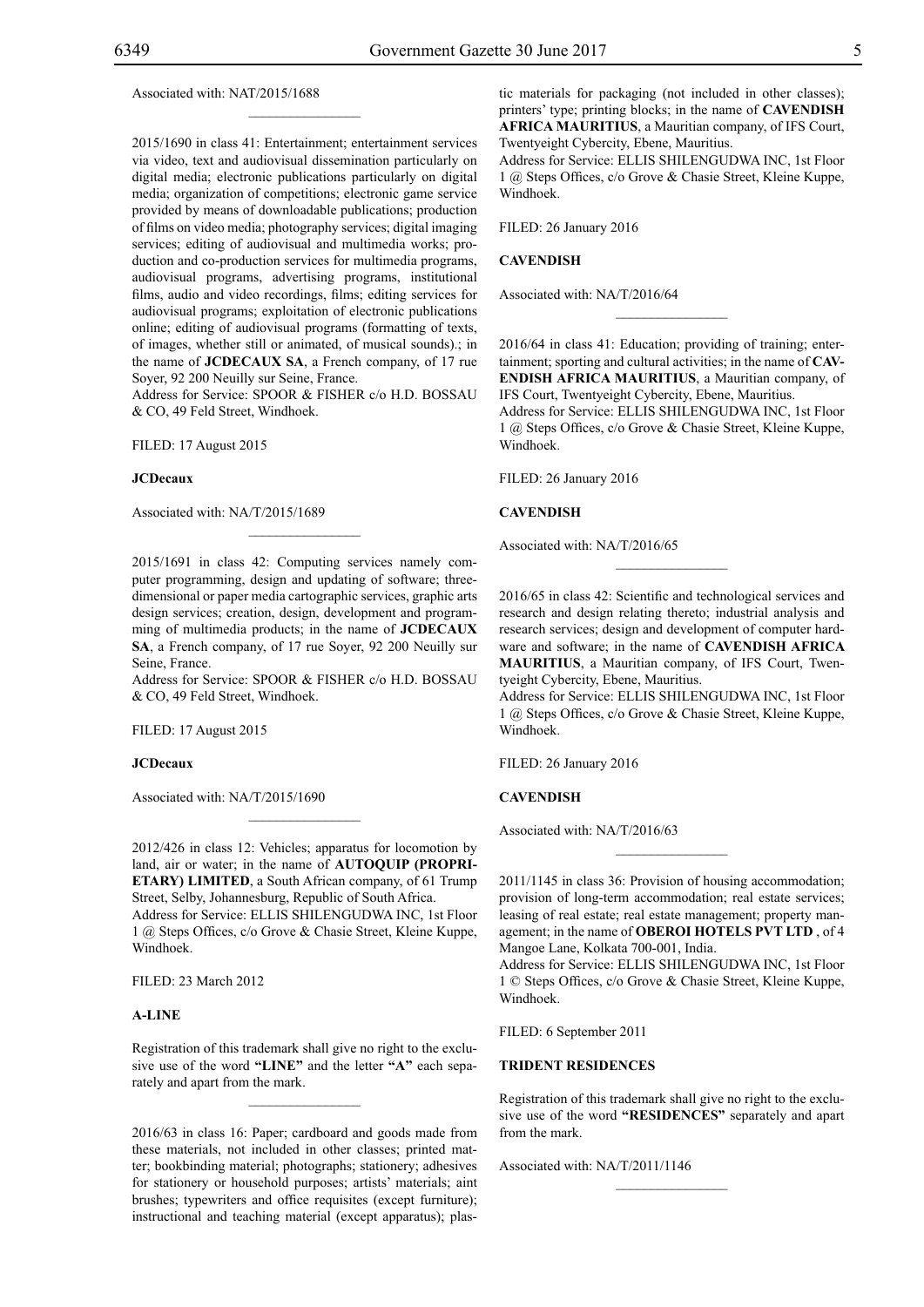2011/1146 in class 37: Construction services; building and construction of real estate subdivisions and developments; housing development; in the name of **OBEROI HOTELS PVT LTD** , of 4 Mangoe Lane, Kolkata 700-001, India.

Address for Service: Ellis Shilengudwa Inc, 1st Floor 1 @ Steps Offices, c/o Grove & Chasie Street, Kleine Kuppe, Windhoek.

FILED: 6 September 2011

# **TRIDENT RESIDENCES**

Registration of this trademark shall give no right to the exclusive use of the word **"RESIDENCES"** separately and apart from the mark.

Associated with: NA/T/2011/1147

2011/1147 in class 4: Hotel services, restaurant services, hotel reservation and accommodation services, and accommodation services; in the name of **OBEROI HOTELS PVT LTD** , of 4 Mangoe Lane, Kolkata 700-001, India.

 $\frac{1}{2}$ 

Address for Service: Ellis Shilengudwa Inc, 1st Floor 1 © Steps Offices, c/o Grove & Chasie Street, Kleine Kuppe, Windhoek.

FILED: 6 September 2011

#### **TRIDENT RESIDENCES**

Registration of this trademark shall give no right to the exclusive use of the word **"RESIDENCES"** separately and apart from the mark.

Associated with: NA/T/2011/1148

2011/1148 in class 44: Beauty salons, health clinics; in the name of **OBEROI HOTELS PVT LTD** , of 4 Mangoe Lane, Kolkata 700-001, India.

Address for Service: Ellis Shilengudwa Inc, 1st Floor 1 @ Steps Offices, c/o Grove & Chasie Street, Kleine Kuppe, Windhoek.

FILED: 6 September 2011

## **TRIDENT RESIDENCES**

Registration of this trademark shall give no right to the exclusive use of the word **"RESIDENCES"** separately and apart from the mark.

Associated with: NA/T/2011/1145

2011/1149 in class 3: Hotel services, restaurant services, hotel reservation and accommodation services, and accommodation services ; in the name of **OBEROI HOTELS PVT LTD** , of 4 Mangoe Lane, Kolkata 700-0

 $\frac{1}{2}$ 

Address for Service: Ellis Shilengudwa Inc, 1st Floor 1 @ Steps Offices, c/o Grove & Chasie Street, Kleine Kuppe, Windhoek.



FILED: 6 September 2011

Associated with: NA/T/2011/1148 and NA/T/2011/1150

2011/1150 in class 44: Beauty salons, health clinics; in the name of **OBEROI HOTELS PVT LTD** , of 4 Mangoe Lane, Kolkata 700-00 , India.

 $\overline{\phantom{a}}$  , where  $\overline{\phantom{a}}$ 

Address for Service: Ellis Shilengudwa Inc, 1st Floor 1 @ Steps Offices, c/o Grove & Chasie Street, Kleine Kuppe, Windhoek.



 $\frac{1}{2}$ 

FILED: 6 September 2011

2015/815 in class 5: Pharmaceutical and veterinary preparations; sanitary preparations for medical purposes; dietetic substances adapted for medical use, food for babies; plasters, materials for dressing; material for stopping teeth, dental wax; disinfectants; preparations for destroying vermin; fungicides, herbicides; in the name of **TWISP (PROPRIETARY) LIM-ITED**, Registration Number 2014/273628/14, a South African company, of Unit 19 Frazzitta Business park, 1 Freedom Way, Marconi Beam, Cape Town, 7447, Republic of South Africa. Address for Service: W CLAASSENS & ASSOCIATES c/o CRONJE & CO., 1 Charles Cathral Street, Olympia, Windhoek.



Filed: 28 May 2015

Associated with: NA/T/2015/816

2015/816 in class 11: Apparatus for lighting, heating, steam generating, cooking, refrigerating, drying, ventilating, water upply and sanitary purposes; in the name of **TWISP (PROPRI-ETARY) LIMITED**, Registration Number 2014/273628/14, a South African company, of Unit 19 Frazzitta Business park, 1 Freedom Way, Marconi Beam, Cape Town, 7447, Republic of South Africa.

 $\overline{\phantom{a}}$  , where  $\overline{\phantom{a}}$ 

Address for Service: W CLAASSENS & ASSOCIATES c/o CRONJE & CO., 1 Charles Cathral Street, Olympia, Windhoek.



 $\overline{\phantom{a}}$  , where  $\overline{\phantom{a}}$ 

Filed: 28 May 2015

Associated with: NA/T/2015/815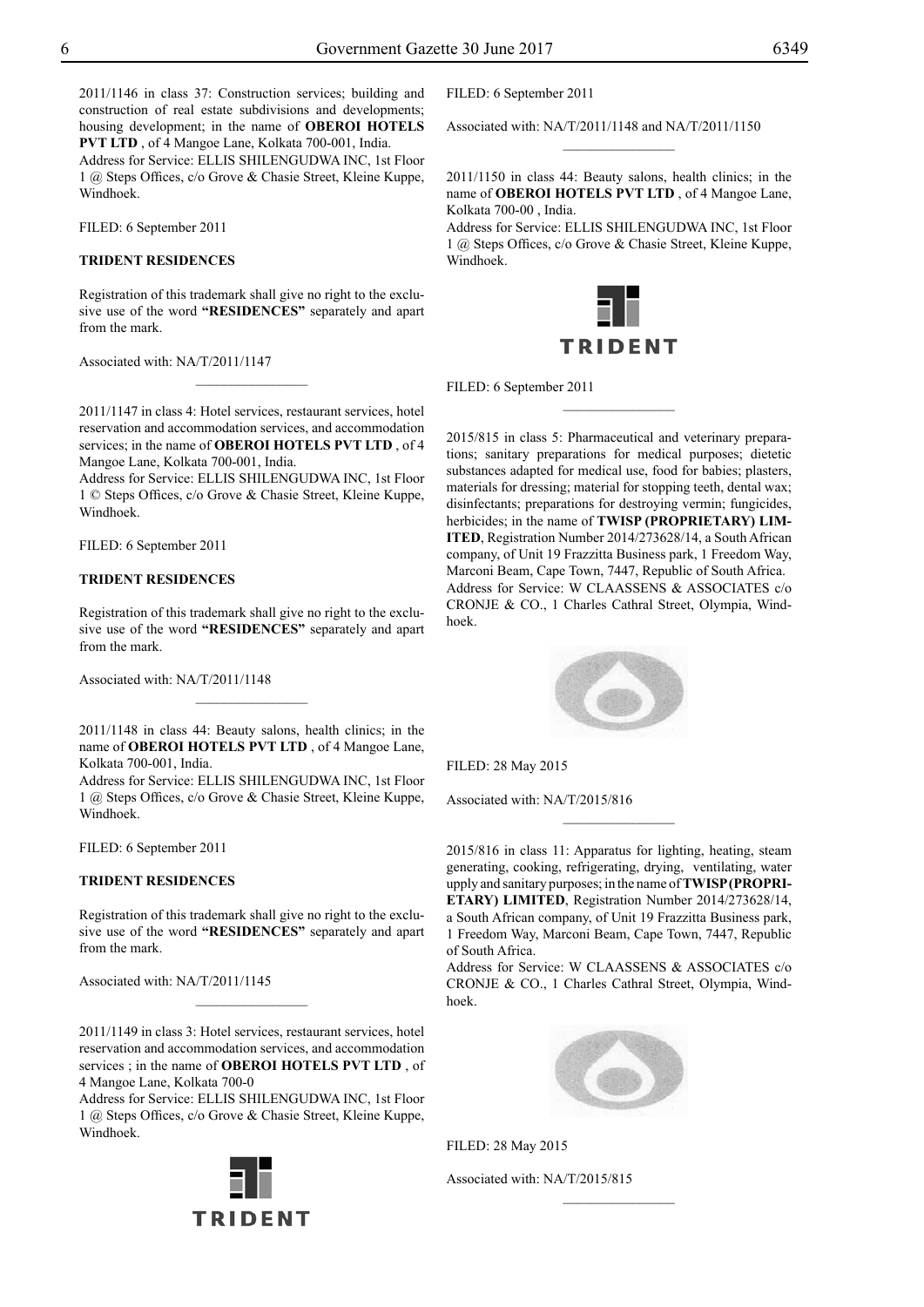2015/817 in class 34: Tobacco. smokers' articles; matches; in the name of **TWISP (PROPRIETARY) LIMITED**, Registration Number 2014/273628/14, a South African company, of Unit 19 Frazzitta Business park, 1 Freedom Way, Marconi Beam, Cape Town, 7447, Republic of South Africa.

Address for Service: W Claassens & Associates c/o CRONJE & CO., 1 Charles Cathral Street, Olympia, Windhoek.



Filed: 28 May 20152

Associated with: NA/T/2015/818

2015/818 in class 35: Advertising; business management; business administration; office functions; offering for sale and the sale of goods in the retail and wholesale trade; in the name of **TWISP (PROPRIETARY) LIMITED**, Registration Number 2014/273628/14, a South African company, of Unit 19 Frazzitta Business park, 1 Freedom Way, Marconi Beam, Cape Town, 7447, Republic of South Africa.

 $\mathcal{L}=\mathcal{L}^{\mathcal{L}}$ 

Address for Service: W CLAASSENS & ASSOCIATES c/o CRONJE & CO., 1 Charles Cathral Street, Olympia, Windhoek.



Filed: 28 May 2015

Associated with: NA/T/2015/817

2014/979 in class 25: Clothing, footwear including gumboots; headgear and accessories relating to the aforegoing; in the name of **SHEZI INDUSTRIAL HOLDINGS (PRO-PRIETARY) LIMITED T/A NEPTUN BOOT**, a company incorporated in South Africa, of 11 Brand road, Westmead, Pinetown, 3610, KwaZulu Natal, Republic of South Africa. Address for Service: EDWARD NATHAN & SONNEN-BERGS c/o CRONJE & CO, 1 Charles Cathral Street, Olympia, Windhoek.

 $\mathcal{L}=\mathcal{L}^{\mathcal{L}}$ 

Filed: 14 August 2014

#### **STRIDENT**

Associated with: NA/T/2014/980

2014/980 in class 9: Safety equipment, namely, safety clothing and footwear for protection against accidents, irradiation and fire; in the name of **SHEZI INDUSTRIAL HOLD-INGS (PROPRIETARY) LIMITED T/A NEPTUN BOOT**, a company incorporated in South Africa, of 11 Brand road, Westmead, Pinetown, 3610, KwaZulu Natal, Republic of South Africa.

 $\frac{1}{2}$ 

Address for Service: EDWARD NATHAN & SONNEN-BERGS c/o CRONJE & CO., 1 Charles Cathral Street, Olympia, Windhoek.

 $\overline{\phantom{a}}$  , where  $\overline{\phantom{a}}$ 

Filed: 14 August 2014

#### **STRIDENT**

Associated with: NA/T/2014/979

2015/2968 in class 3: Cosmetic products; creams, pomades, milk, lotions, balms, gels and powder for the face, body and hands; beauty serums for cosmetic use; Make-up preparations; Make-up removing preparations; Cosmetic masks; Cosmetic preparations for preparing, activating and prolonging sun tans; Cosmetic preparations for protecting the skin from solar rays; Moisturing, revitalising, nourishing creams and lotions for the face and the skin; Nail care preparations; Toilet soap; Antiperspirants [toiletries]; Bath salts and gels, not for medical purposes; Essential oils; Cosmetic preparations for slimming purposes; Gels, mousses, balms, lotions, creams and preparations in aerosol form for hairdressing and hair care; Hair dyes; Hair waving preparations; Hair lacquer; hair shampoo; Toilet water; Perfume water; Perfume; Perfumery; personal deodorants; soap; beauty products; in the name of **SOTHYS INTERNA-TIONAL**, A Simplified Stock Corporation registered under the laws of France, of 128 Rue Du Faubourg Saint Honore, 75008 Paris, France.

Address for Service: CRONJE & CO, 1 Charles Cathral Street, Olympia, Windhoek.

 $\overline{\phantom{a}}$  , where  $\overline{\phantom{a}}$ 

FILED: 9 December 2015

**SOTHYS**

2015/2967 in class 3: Cosmetic products; creams, pomades, milk, lotions, balms, gels and powder for the face, body and hands; beauty erums for cosmetic use; Make-up preparations; Make-up removing preparations; Cosmetic masks; Cosmetic preparations for preparing, activating and prolonging sun tans; Cosmetic preparations for protecting the skin from solar rays; Moisturing, revitalizing, nourishing creams and lotions for the face and the skin; Nail care preparations; Toilet soap; Antiperspirants [toiletries]; Bath salts and gels, not for medical purposes; Essentail oils; Cosmetic preparations for slimming purposes; Gels, mousses, balms, lotions, creams and preparations in aerosol form for hairdressing and hair care; Hair dyes; Hair waving preparations; Hair lacquer; hair shampoo; Toilet water; Perfume water; Perfume; Perfumery; personal deodorants; soap; beauty products; in the name of **SOTHYS INTERNA-TIONAL**, a Simplified Stock Corporation registered under the laws of France, of 128 Rue Du Faubourg Saint Honore, 75008 Paris, France.

Address for Service: CRONJE & CO, 1 Charles Cathral Street, Olympia, Windhoek.



 $\frac{1}{2}$ 

Filed: 9 December 2015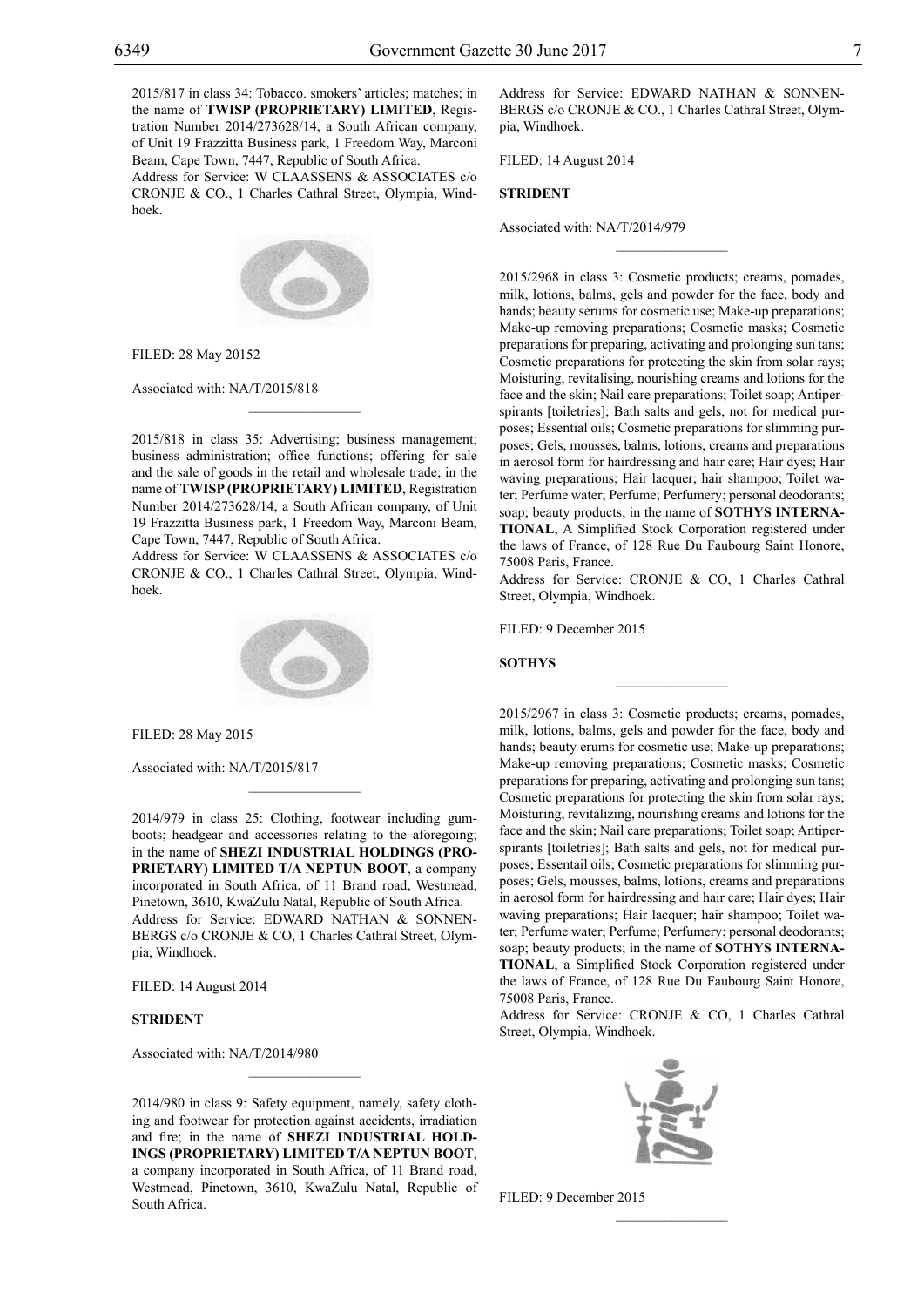2013/1254 in class 7: Hose and tube assembly machines and machines for cutting, stripping, pressing and pressure testing of hoses and tubes, machine tools for hose and tube assembly and for cutting, stripping, pressing and pressure testing of hoses and tubes; motors (except for land vehicles); machine coupling and belting components (except for land vehicles); in the name of **HYDROSCAND AB**, a Swedish company, of Bogardsvagen 43 128 06 Skondal, Swedenï

Address for Service: DM KISCH INC c/o CRONJE & CO., 1 Charles Cathral Street, Windhoek.



FILED: 8 October 2013

Registration of this trade mark shall give no right to the exclusive use of the word **"HYDRO"** separately and apart from mark.

The mark is in the colours appearing in the representation in the SM1 form.

Associated with: NA/T/2013/1255

2013/1255 in dais 17: Rubber, gutta-percha, gum, asbestos, mica and goods made from these materials and not included in other classes; plastics in extruded form for use in manufacture; packing, stopping and insulating materials; flexible pipes, not of metal; hoses included in the class; junctions, not of metal, for pipes, tubes and hoses; in the name of **HYDROSCAND AB**, a Swedish company, of Bogardsvagen 43 128 06 Skondal, Sweden.

Address for Service: DM KISCH INC c/o CRONJE & CO., 1 Charles Cathral Street, Windhoek.



Filed: 8 October 2013

Registration of this trade mark shall give no right to the exclusive use of the word **"HYDRO"** separately and apart from mark.

The mark is in the colours appearing in the representation in the SM1 form.

 $\frac{1}{2}$ 

Associated with: NA/T/2013/1253

2015/726 in class 16: Paper, cardboard and goods made from these materials, not included in other classes; printed 726 advertising and marketing material; promotional, merchandising, point of sale and display material; bookbinding material; photographs; stationery; adhesives for stationery or household purposes; artists' materials; paint brushes; typewriters and office requisites (except furniture); instructional and teaching material (except apparatus); plastic materials for packaging (not included in other classes); printers' type; printing blocks; in the name of **PROVANTAGE (PROPRIETARY) LIM-ITED**, a South African company, of 23 Republic Road, Bordeaux, Gauteng, Republic of South Africa.

Address for Service: MOORE ATTORNEYS c/o CRONJE & Co, 1 Charles Cathral Street, Olympia, Windhoek.

Filed: 12 May 2015

# **AIRPORT ADS**

Associated with: NA/T/2014/355

Applicant admits that registration of this trade mark shall not debar other persons from the *bona fide* descriptive use of the word **"ADVERTISEMENT"** in the ordinary course of trade.

 $\overline{\phantom{a}}$  , where  $\overline{\phantom{a}}$ 

2015/727 in class 35: Advertising; marketing, media and promotional services; merchandising services; advertising via billboards, mobile billboards, in-store promotional material, point of sale material and display material; business management; business administration; office functions; offering for sale and the sale of goods in the retail and wholesale trade; organization and arranging of marketing events, promotions, shows and exhibitions; services related to all the aforementioned services; in the name of **PROVANTAGE (PROPRIE-TARY) LIMITED**, a South African company, of 23 Republic Road, Bordeaux, Gauteng, Republic of South Africa. Address for Service: MOORE ATTORNEYS c/o CRONJE & Co, 1 Charles Cathral Street, Olympia, Windhoek.

Filed: 12 May 2015

#### **AIRPORT ADS**

Applicant admits that registration of this trade mark shall not debar other persons from the *bona fide* descriptive use of the word **"ADVERTISEMENT"** in the ordinary course of trade.

 $\frac{1}{2}$ 

2015/728 in class 3: Place people in visual communication with another (television); telecommunications; communication services; exchange and dissemination of information via the internet; provision of web site and other internet related services; news agency and news broadcasting services; digital television services; services related to and ancillary to all the aforementioned services; in the name of **PROVANTAGE (PROPRIETARY) LIMITED**, a South African company, of 23 Republic Road, Bordeaux, Gauteng, Republic of South Africa.

Address for Service: MOORE ATTORNEYS c/o CRONJE & Co., 1 Charles Cathral Street, Olympia, Windhoek.

Filed: 12 May 2015

#### **AIRPORT ADS**

Applicant admits that registration of this trade mark shall not debar other persons from the *bona fide* descriptive use of the word **"ADVERTISEMENT"** in the ordinary course of trade.

 $\frac{1}{2}$ 

2015/729 in class 41: Education; providing of training; entertainment, television programming services; sporting and cultural activities; in the name of **PROVANTAGE (PROPRIE-TARY) LIMITED** a South African company, of 23 Republic Road, Bordeaux, Gauteng, Republic of South Africa. Address for Service: MOORE ATTORNEYS c/o CRONJE & Co., 1 Charles Cathral Street, Olympia, Windhoek.

Filed: 12 May 2015

**AIRPORT ADS**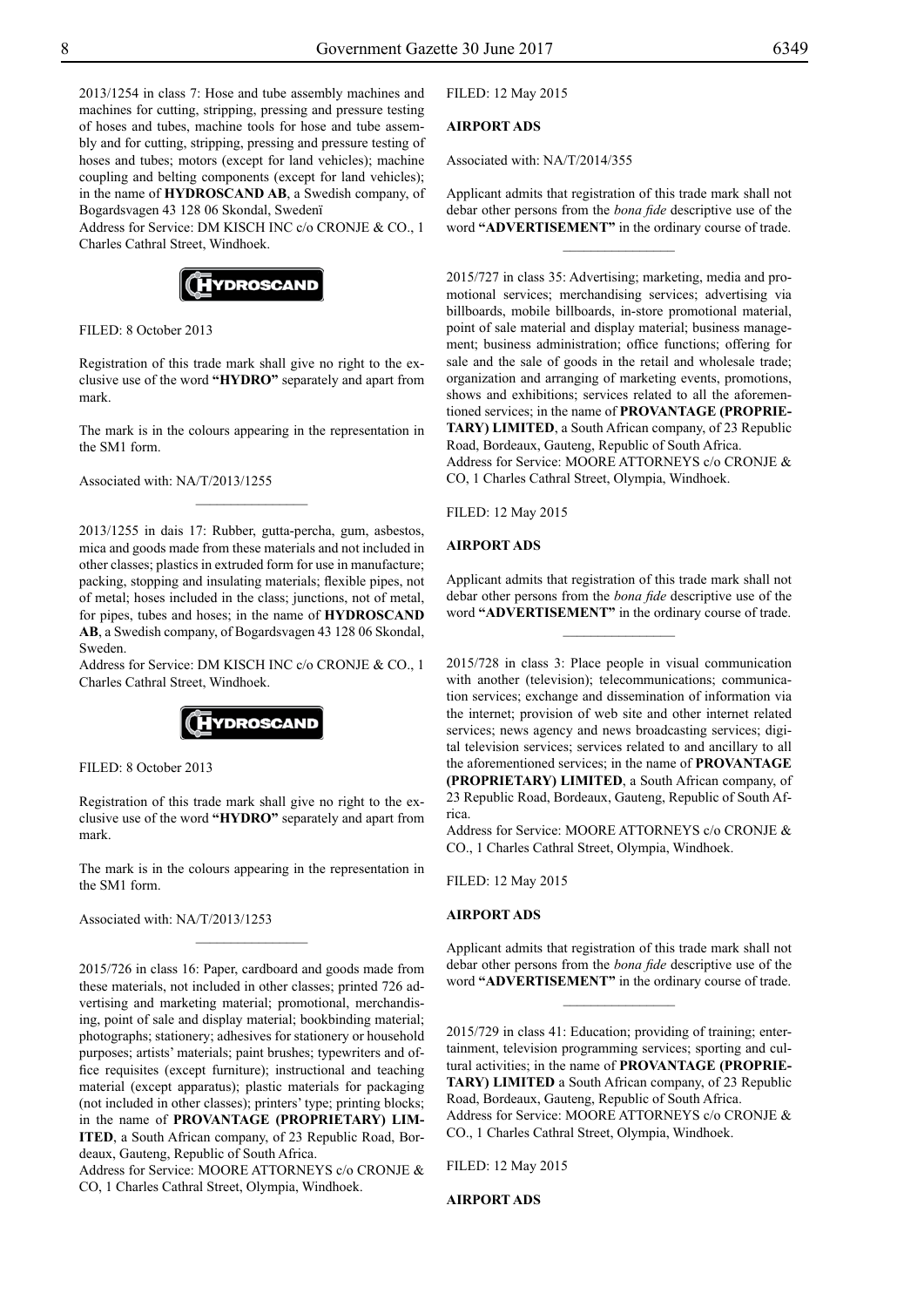Applicant admits that registration of this trade mark shall not debar other persons from the *bona fide* descriptive use of the word **"ADVERTISEMENT"** in the ordinary course of trade.

 $\mathcal{L}=\mathcal{L}^{\mathcal{L}}$ 

Associated with: NA/T/2015/726

2015/730 in claps 16: Paper, cardboard and goods made from these materials, not included in other classes; printed matter ;advertising and marketing material; promotional, merchandising, point of sale and display material; bookbinding 'material; photographs; stationery; adhesives for stationery or household purposes; artists' materials; paint brushes; typewriters and office requisites (except furniture); instructional and teaching material (except apparatus); plastic materials for packaging (not included in other classes); printers' type; printing blocks. ; in the name of **PROVANTAGE (PROPRI-ETARY) LIMITED**, a South African company, of 23 Republic Road, Bordeaux, Gauteng, Republic of South Africa.

Address for Service: MOORE ATTORNEYS c/o CRONJE & Co., 1 Charles Cathral Street, Olympia, Windhoek.



Filed: 12 May 2015

Applicant admits that registration of this trade mark shall not debar other persons from the *bona fide* descriptive use of the word **"ADVERTISEMENT"** in the ordinary course of trade.

Associated with: NA/T/2015/729 and Associated with: NA/T/2015/731  $\mathcal{L}=\mathcal{L}^{\mathcal{L}}$ 

2015/731 in class 35: Advertising; marketing, media and promotional services; merchandising services; advertising via billboards, mobile billboards, in-store promotional material, point of sale material and display material; business management; business administration; office functions; offering for sale and the sale of goods in the retail and wholesale trade; organization and arranging of marketing events, promotions, shows and exhibitions; services related to all the aforementioned services; in the name of **PROVANTAGE (PROPRIE-TARY) LIMITED**, a South African company, of 23 Republic Road, Bordeaux, Gauteng, Republic of South Africa. Address for Service: MOORE ATTORNEYS c/o CRONJE & Co., 1 Charles Cathral Street, Olympia, Windhoek.



Filed: 12 May 2015

Applicant admits that registration of this trade mark shall not debar other persons from the *bona fide* descriptive use of the word **"ADVERTISEMENT"** in the ordinary course of trade.

Associated with Application: NA/T/2015/000732

2015/732 in class 38: Place people in visual communication with another (television); telecommunications; Communication services;exchange and dissemination of information via the Internet; provision of website and other interne related

 $\mathcal{L}=\mathcal{L}^{\mathcal{L}}$ 

services; news agency and news broadcasting services; digital television services; services related to and ancillary to all the aforementioned services; in the name of **PROVANTAGE (PROPRIETARY) LIMITED**, a South African company, of 23 Republic Road, Bordeaux, Gauteng, Republic of South Africa.

Address for Service: MOORE ATTORNEYS c/o CRONJE & Co., 1 Charles Cathral Street, Olympia, Windhoek.



Filed: 12 May 2015

Applicant admits that registration of this trade mark shall not debar other persons from the *bona fide* descriptive use of the word **"ADVERTISEMENT"** in the ordinary course of trade.

 $\overline{\phantom{a}}$  , we can also the set of  $\overline{\phantom{a}}$ 

Associated with Application: NA/T/2015/000733

2015/733 in class 41: Education; providing of training; entertainment, television programming services; sporting and cultural activities; in the name of **PROVANTAGE (PROPRIE-TARY) LIMITED**, a South African company, of 23 Republic Road, Bordeaux, Gauteng, Republic of South Africa. Address for Service: MOORE ATTORNEYS c/o CRONJE & Co., 1 Charles Cathral Street, Olympia, Windhoek.



Filed: 12 May 2015

Applicant admits that registration of this trade mark shall not debar other persons from the *bona fide* descriptive use of the word **"ADVERTISEMENT"**, in the ordinary course of trade.

 $\frac{1}{2}$ 

Associated with: NA/T/2015/730

2015/734 in class 35: A vertising; marketing, media and promotional services; merchandising services; advertising via billboards, mob e billboards, in-store promotional material, point of sale material and display material; business management; business administration; office functions; offering for sale and the sale of goods in the retail and wholesale trade; organization and arranging of marketing events, promotions, shows and exhibitions; services related to all the aforementioned services; in the name of **PROVANTAGE (PROPRIE-TARY) LIMITED**, a South African company, of 23 Republic Road, Bordeaux, Gauteng, Republic of South Africa. Address for Service: MOORE ATTORNEYS c/o CRONJE & Co., 1 Charles Cathral Street, Olympia, Windhoek.



Filed: 12 May 2015

Registration of this mark shall give no right to the exclusive use of the word **"MEDIA"**, separately and apart from the mark.

 $\frac{1}{2}$ 

Associated with: NA/T/2013/711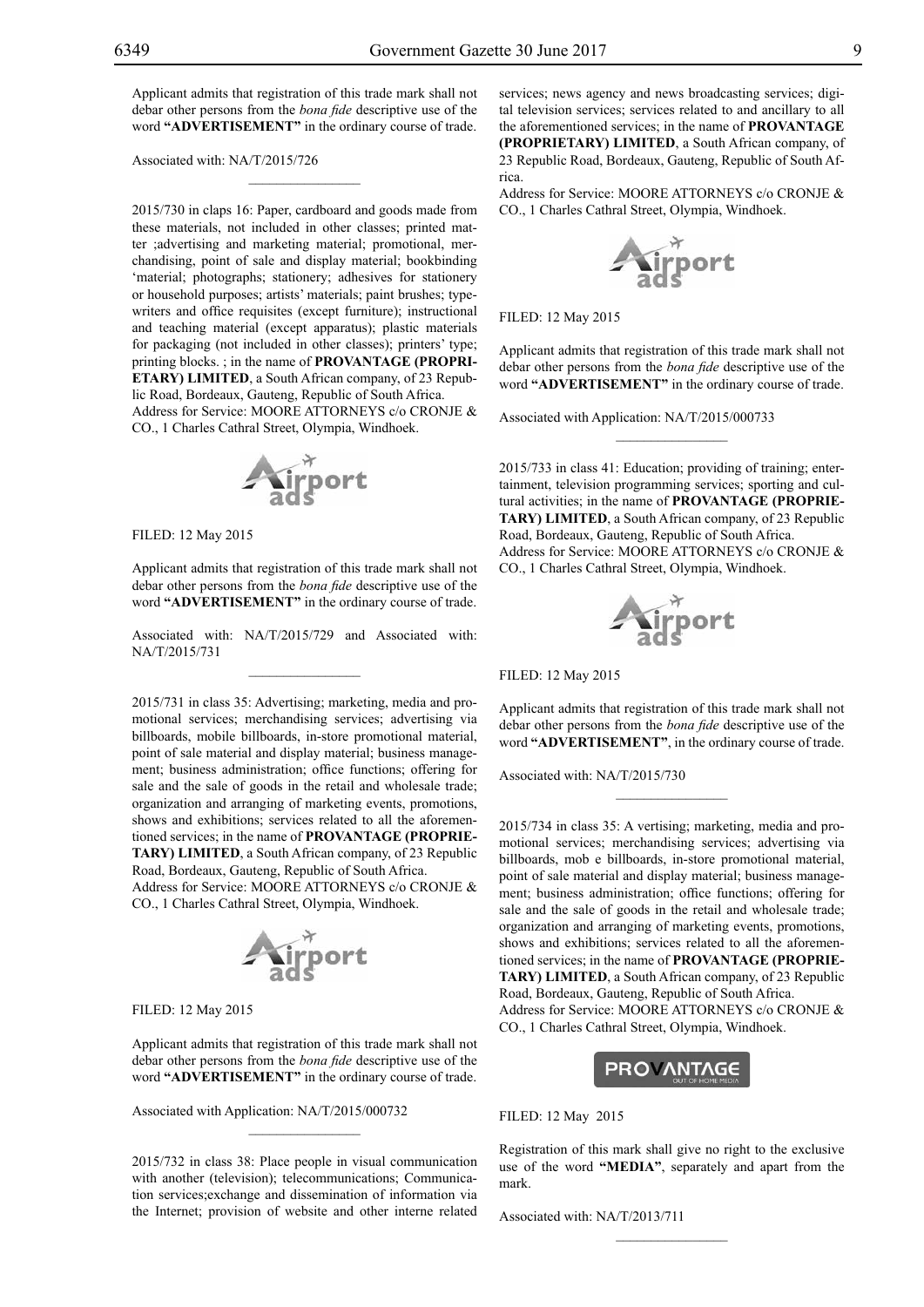2015/741 in class 41: Education; providing of training; entertainment, televisionprogramming services; sporting and cultural activities; in the name of **PROVANTAGE (PRO-PRIETARY) LIMITED**, , a South African company, of 23 Republic Road, Bordeaux, Gauteng, Republic of South Africa. Address for Service: MOORE ATTORNEYS c/o CRONJE & Co., 1 Charles Cathral Street, Olympia, Windhoek.



Filed: 15 May 2015

Associated with: NA/T/2015/735

2013/1253 in class 6: Common metals and their alloys; metal building materials; transportable buildings of metal; materials of etal for railway tracks; non-electric cables and wires of common metal; small items of iron and metal hardware; pipes and tubes of metal; safes; articles of common metals, not included in other classes; ores; junctions, metals, for pipes; in the name of **HYDROSCAND AB**, a Swedish company, of Bogardsvagen 43 128 06 Skondal, Sweden.

 $\overline{\phantom{a}}$  , where  $\overline{\phantom{a}}$ 

Address for Service: DM KISCH INC c/o CRONJE & CO., 1 Charles Cathral Street, Windhoek.



FILED: 8 October 2013

Registration of this trade mark shall give no right to the exclusive use of the word **"HYDRO"** separately and apart from mark.

The mark is in the colours appearing in the representation in the SM1 form.

Associated with: NA/T/2013/1252

2014/1125 in class 25: Clothing, footwear, headgear, in the name of **NATURE INVESTMENTS (PTY) LIMITED**, REGISTRATION NUMBER 96/307, (whose legal address is: 24 Kasteel Street, P.O. Box 80205, Olympia, Windhoek, Namibia).

Address for Service: FISHER, QUARMBY & PFEIFER, Corner of Robert Mugabe & Thorer Street, P.O. Box 37. Windhoek.



Filed: 24 September 2014

The colours **"DARK BROWN"** (Pantone 4695), **"BROWN"**  (Pantone 4705), **"LIGHT BROWN"** (Pantone 472), **"OR-ANGE"** (Pantone 142) and **"GREY-BROWN"** (Pantone 417) appearing on the representation of the trademark is the essential and distinctive elements of the mark.

 $\frac{1}{2}$ 

Associated with application NA/T/2014/1126

2014/1126 in class 39: Transport; packaging and storage of goods; travel arrangement, in the name of **NATURE IN-VESTMENTS (PTY) LIMITED**, REGISTRATION NUM-BER 96/307, (whose legal address is: 24 Kasteel Street, P.O. Box 80205, Olympia, Windhoek, Namibia).

Address for Service: FISHER, QUARMBY & PFEIFER, Corner of Robert Mugabe Thorer Street, P.O. Box 37, Windhoek.



Filed: 24 September 2014

The colours **"DARK BROWN"** (Pantone 4695), **"BROWN"**  (Pantone 4705), **"LIGHT BROWN"** (Pantone 472), **"OR-ANGE"** (Pantone 142) and **"GREY-BROWN"** (Pantone 417) appearing on the representation of the trademark is the essential and distinctive elements of the mark.

Associated with application NA/T/2014/1127

2014/1127 in class 43: Services for providing food and drink; temporary accommodation, in the name of **INVESTMENTS(PTY) LIMITED, REGISTRATION** NUMBER 96/307, (whose legal address is: 24 Kasteel Street, P.O. Box 80205, Olympia, Windhoek, Namibia).

 $\frac{1}{2}$ 

Address for Service: FISHER, QUARMBY & PFEIFER, Corner of Robert Mugabe & Thorer Street, P.O. Box 37, Windhoek.



Filed: 24 September 2014

The colours **"DARK BROWN"** (Pantone 4695), **"BROWN"**  (Pantone 4705), **"LIGHT BROWN"** (Pantone 472), **"OR-ANGE"** (Pantone 142) and **"GREY-BROWN"** (Pantone 417) appearing on the representation of the trademark is the essential and distinctive elements of the mark.

Associated with application NA/T/2014/1125

2014/1128 in class 25: Clothing, footwear, headgear, in the name of **NATURE INVESTMENTS (PTY) LIMITED**, REGISTRATION NUMBER 96/307, (whose legal address is: 24 Kasteel Street, P.O. Box 80205, Olympia, Windhoek, Namibia).

 $\overline{\phantom{a}}$  , where  $\overline{\phantom{a}}$ 

Address for Service: FISHER, QUARMBY & PFEIFER, Corner of Robert Mugabe & Thorer Street P.O. Box 37, Windhoek.



FILED: 24 September 2014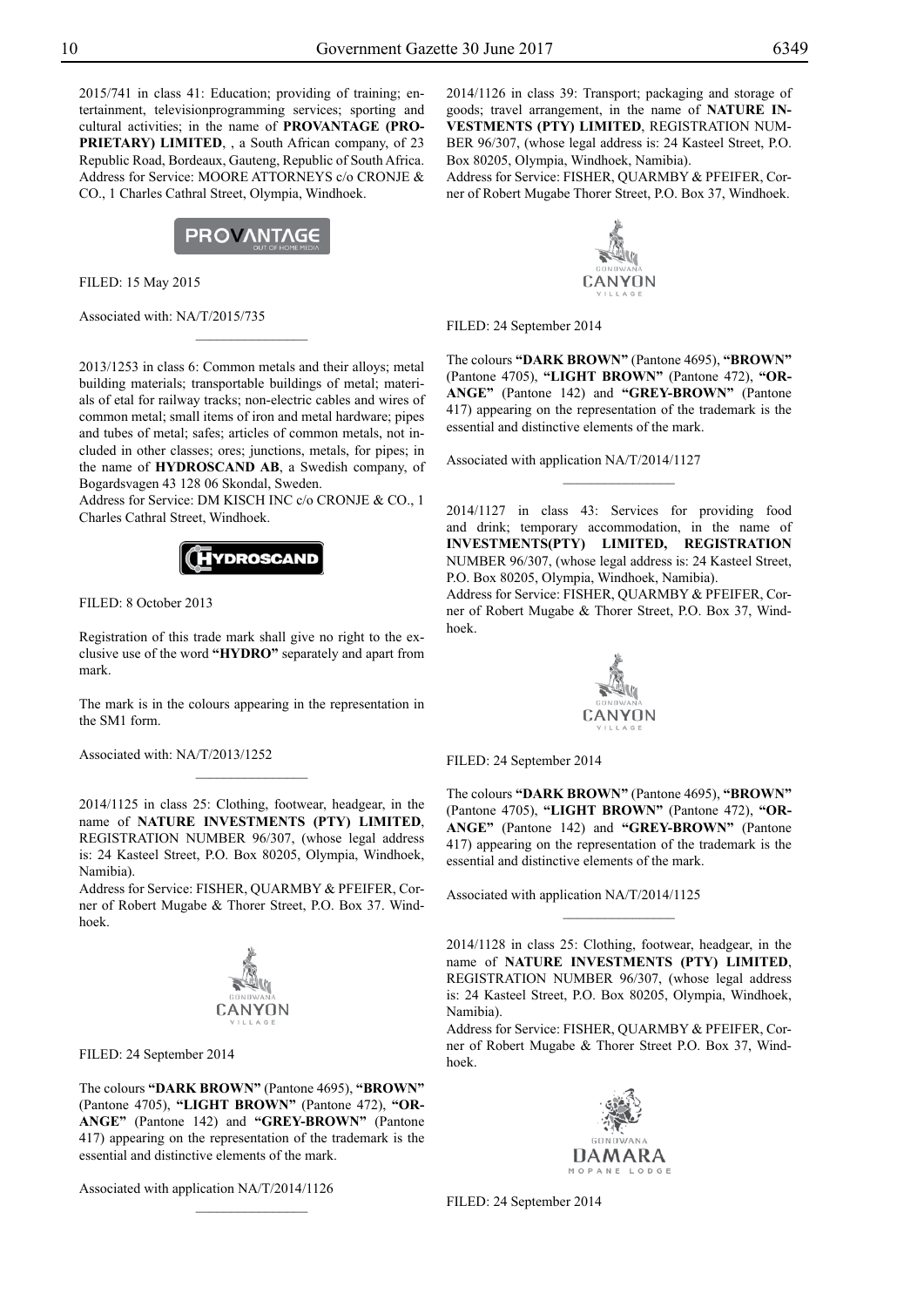Registration of this trademark shall give no right to the exclusive use of the words **"DAMARA"** and **"LODGE"** separately and apart from the mark.

The colours **"DARK BROWN"** (Pantone 4695), **"BROWN"**  (Pantone 4705), **"LIGHT BROWN"** (Pantone 472), **"OR-ANGE"** (Pantone 142) and **"GREY-BROWN"** (Pantone 417) appearing on the representation of the trademark is the essential and distinctive elements of the mark.

Associated with applications NA/T/2014/1129 and NA/T/2014/1127  $\mathcal{L}=\mathcal{L}^{\mathcal{L}}$ 

2014/1129 in class 39: Transport; packaging and storage of goods; travel arrangement, in the name of **NATURE IN-VESTMENTS (PTY) LIMITED**, REGISTRATION NUM-BER 96/307, (whose legal address is: 24 Kasteel Street, P.O. Box 80205, Olympia, Windhoek, Namibia).

Address for Service: FISHER, QUARMBY & PFEIFER, Corner of Robert Mugabe & Thorer Street. P.O. Box 37, Windhoek.



Filed: 24 September 2014

Registration of this trademark shall give no right to the exclusive use of the words **"DAMARA"** and **"LODGE"** separately and apart from the mark.

The colours **"DARK BROWN"** (Pantone 4695), "∞BROWN" (Paotone 4705), **"LIGHT BROWN"** (Pantone 472), **"OR-ANGE"** (Pantone 142) and **"GREY-BROWN"** (Pantone 417) appearing on the representation of the trademark is the essential and distinctive elements of the mark.

Associated with application NA/T/2014/1130.

2014/1130 in class 43: Services for providing food and drink; temporary accommodation, in the name of **NATURE IN-VESTMENTS (PTY) LIMITE**D, REGISTRATION NUM-BER 96/307, (whose legal address is: 24 Kasteel Street, P.O. Box 80205, Olympia, Windhoek, Namibia).

 $\overline{\phantom{a}}$  , where  $\overline{\phantom{a}}$ 

Address for Service: FISHER, QUARMBY & PFEIFER, Corner of Robert Mugabe & Thorer Street, P.O. Box 37, Windhoek.



Filed: 24 September 2014

Registration of this trademark shall give no right to the exclusive use of the words **"DAMARA"** and **"LODGE"** separately and apart from the mark.

The colours **"DARK BROWN"** (Pantone 4695), **"BROWN"**  (Pantone 4705), **"LIGHT BROWN"** (Pantone 472), **"OR-** **ANGE"** (Pantone 142) and **"GREY-BROWN"** (Pantone 411) appearing on the representation of the trademark is the essential and distinctive elements of the mark.

 $\frac{1}{2}$ 

Associated with application NA/T/2014/1128

2014/1131 in class 25: Clothing, footwear, headgear, in the name of **NATURE INVESTMENTS (PTY) LIMITED**, REGISTRATION NUMBER 96/307, (whose legal address is: 24 Kasteel Street, P.O. Box 80205, Olympia, Windhoek, Namibia).

Address for Service: FISHER, QUARMBY & PFEIFER, Corner of Robert Mugabe & Thorer Street, P.O. Box 37, Windhoek.



Filed: 24 September 2014

Registration of this trademark shall give no right to the exclusive use of the geographical name **"KLEIN-AUS"** separately and apart from the mark.

The colours **"DARK BROWN"** (Pantone 4695), "BROWN\* (Pantone 4705), **"LIGHT BROWN"** (Pantone 472), **"OR-ANGE"** (Pantone 142) and **"GREY-BROWN"** (Pantone 417) appearing on the representation of the trademark is the essential and distinctive elements of the mark.

Associated with applications NA/T/2014/1132 and NA/T/2014/1130.  $\frac{1}{2}$ 

2014/1132 in class 39: Transport; packaging and storage of goods; travel arrangement, in the name of **NATURE IN-VESTMENTS (PTY) LIMITED**, REGISTRATION NUM-BER 96/307, (whose legal address is: 24 Kasteel Street, P.O. Box 80205, Olympia, Windhoek, Namibia).

Address for Service: FISHER, QUARMBY & PFEIFER, Corner of Robert Mugabe & Thorer Street, P.O. Box 37, Windhoek.



Filed: 24 September 2014

Registration of this trademark shall give no right to the exclusive use of the geographical name **"KLEIN-AUS"** separately and apart from the mark.

The colours **"DARK BROWN"** (Pantone 4695), **"BROWN"**  (Pantone 4705), **"LIGHT BROWN"** (Pantone 472), **"OR-ANGE"** (Pantone 142) and **"GREY-BROWN"** (Pantone 417) appearing on the representation of the trademark is the essential and distinctive elements of the mark.

Associated with application NA/T/2014/1133

2014/1133 in class 43: Services for providing food and drink; temporary accommodation, in the name of **NATURE IN-**

 $\frac{1}{2}$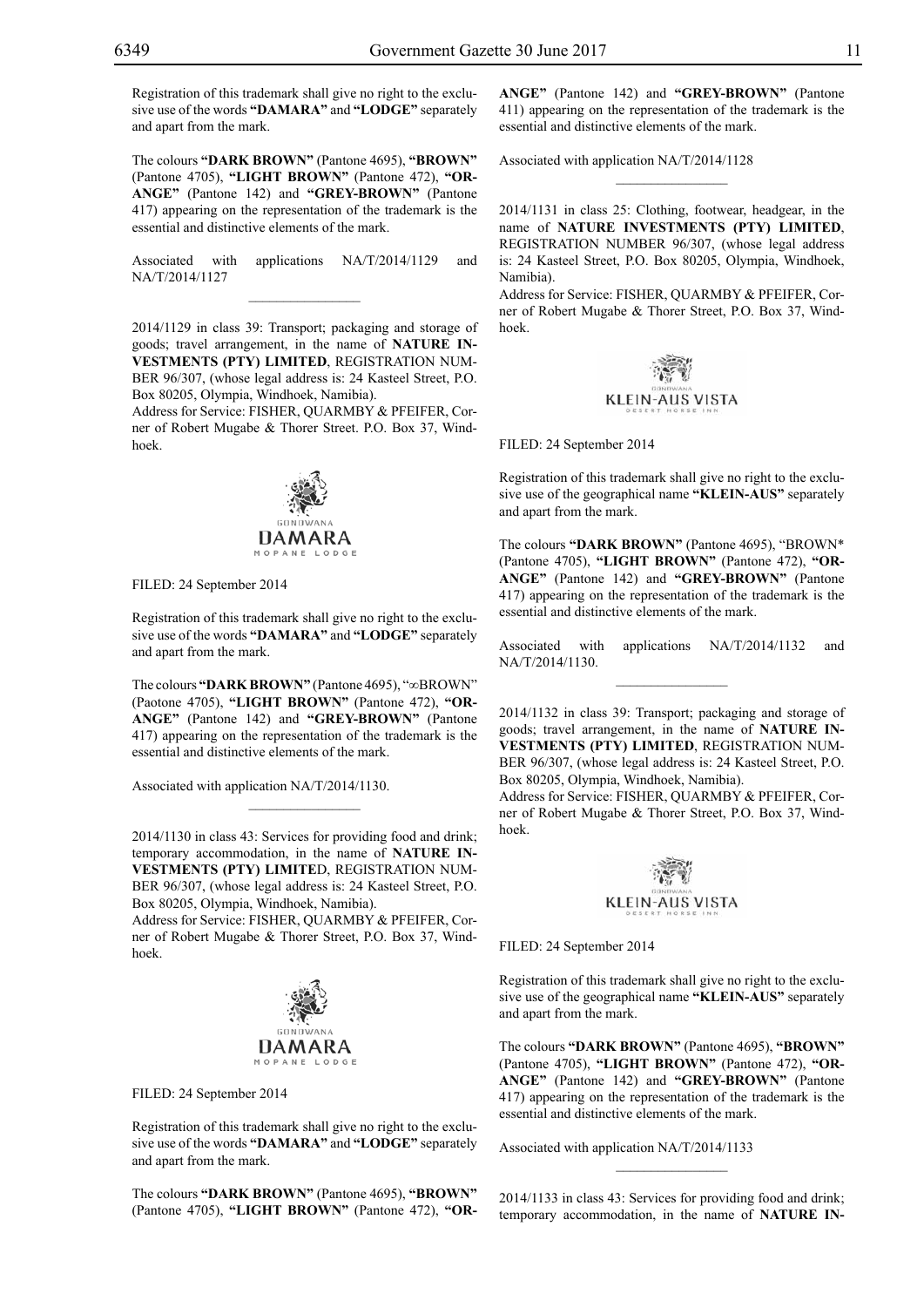**VESTMENTS (PTY) LIMITED**, REGISTRATION NUM-BER 96/307, (whose legal address is: 24 Kasteel Street, P.O. Box 80205, Olympia, Windhoek, Namibia). Address for Service: FISHER, QUARMBY & PFEIFER, Corner of Robert Mugabe & Thorer Street, P.O. Box 37, Windhoek.

# **KLEIN-AUS VISTA**

FILED: 24 September 2014

Registration of this trademark shall give no right to the exclusive use of the geographical name **"KLEIN-AUS"** separately and apart from the mark.

\The colours **"DARK BROWN"** (Pantone 4695), **"BROWN"**  (Pantone 4705), **"LIGHT BROWN"** (Pantone 472), **"OR-ANGE"** (Pantone 142) and **"GREY-BROWN"** (Pantone 417) appearing on the representation of the trademark is the essential and distinctive elements of the mark.

Associated with application NA/T/2014/1131

2014/1134 in class 25: Clothing, footwear, headgear, in the name of **NATURE INVESTMENTS (PTY) LIMITED**, EGISTRATION NUMBER 96/307, (whose legal address is: 24 Kasteel Street, P.O. Box 80205, Olympia, Windhoek, Namibia).

 $\frac{1}{2}$ 

Address for Service: FISHER, QUARMBY & PFEIFER, Corner of Robert Mugabe & Thorer Street, P.O. Box 37, Windhoek.



FILED: 24 September 2014

Registration of this trademark shall give no right to the exclusive use of the word **"LODGE"** separately and apart from the mark.

The colours **"DARK BROWN"** (Pantone 4695), 'BROWN" (Pantone 4705), **"LIGHT BROWN"** (Pantone 472), **"OR-ANGE"** (Pantone 142) and **"GREY-BROWN"** (Pantone 417) appearing on the representation of the trademark is the essential and distinctive elements of the mark.

The meaning and derivation of the word **"NAMUSHASHA"**  is **"SUURPAP"**.

Associated with applications NA/T/2014/1135 and NA/T/2014/1133  $\frac{1}{2}$ 

2014/1135 in class 39: Transport; packaging and storage of goods; travel arrangement, in the name of **NATURE IN-VESTMENTS (PTY) LIMITED**, REGISTRATION NUM-BER 69/307, (whose legal address is: 24 Kasteel Street, P.O. Box 80205, Olympia, Windhoek, Namibia).

Address for Service: FISHER, QUARMBY & PFEIFER, Corner of Robert Mugabe & Thorer Street, P.O. Box 37, Windhoek.



FILED: 24 September 2014

Registration of this trademark shall give no right to the exclusive use of the word **"LODGE"** separately and apart from the mark the

The colours **"DARK BROWN"** (Pantone 4695), **"BROWN"**  (Pantone 4705), **"LIGHT BROWN"** (Pantone 472), **"OR-ANGE"** (Pantone 142) and **"GREY-BROWN"** (Pantone 417) appearing on the representation of the trademark is the essential and distinctive elements of the mark. The meaning and derivation of the word **"NAMUSHASHA"** is **"SUUR-PAP"**.

Associated with application NA/T/2014/1136.

2014/1136 in class 43: Services for providing food and drink; temporary accommodation, in the name of **NATURE IN-VESTMENTS (PTY) LIMITED**, REGISTRATION NUM-BER 96/307, (whose legal address is: 24 Kasteel Street, P.O. Box 80205, Olympia, Windhoek, Namibia).

 $\frac{1}{2}$ 

Address for Service: FISHER, QUARMBY & PFEIFER, Corner of Robert Mugabe & Thorer Street, P.O. Box 37, Windhoek.



FILED: 24 September 2014

Registration of this trademark shall give no right to the exclusive use of the word **"LODGE"** separately and apart from the mark.

The colours **"DARK BROWN"** (Pantone 4695), **"BROWN"**  (Pantone 4705), **"LIGHT BROWN"** (Pantone 472), **"OR-ANGE"** (Pantone 142) and **"GREY-BROWN"** (Pantone 417) appearing on the representation of the trademark is the essential and distinctive elements of the mark.

The meaning and derivation of the word **"NAMUSHASHA"**  is **"SUURPAP"**.

 $\frac{1}{2}$ 

Associated with application NA/T/2014/1134.

2014/1137 in class 25: Clothing, footwear, headgear, in the name of **NATURE INVESTMENTS (PTY) LIMITED**, REGISTRATION NUMBER 96/307, (whose legal address is: 24 Kasteel Street, P.O. Box 80205, Olympia, Windhoek, Namibia).

Address for Service: FISHER, QUARMBY & PFEIFER, Corner of Robert Mugabe & Thorer Street, P.O. Box 37, Windhoek.

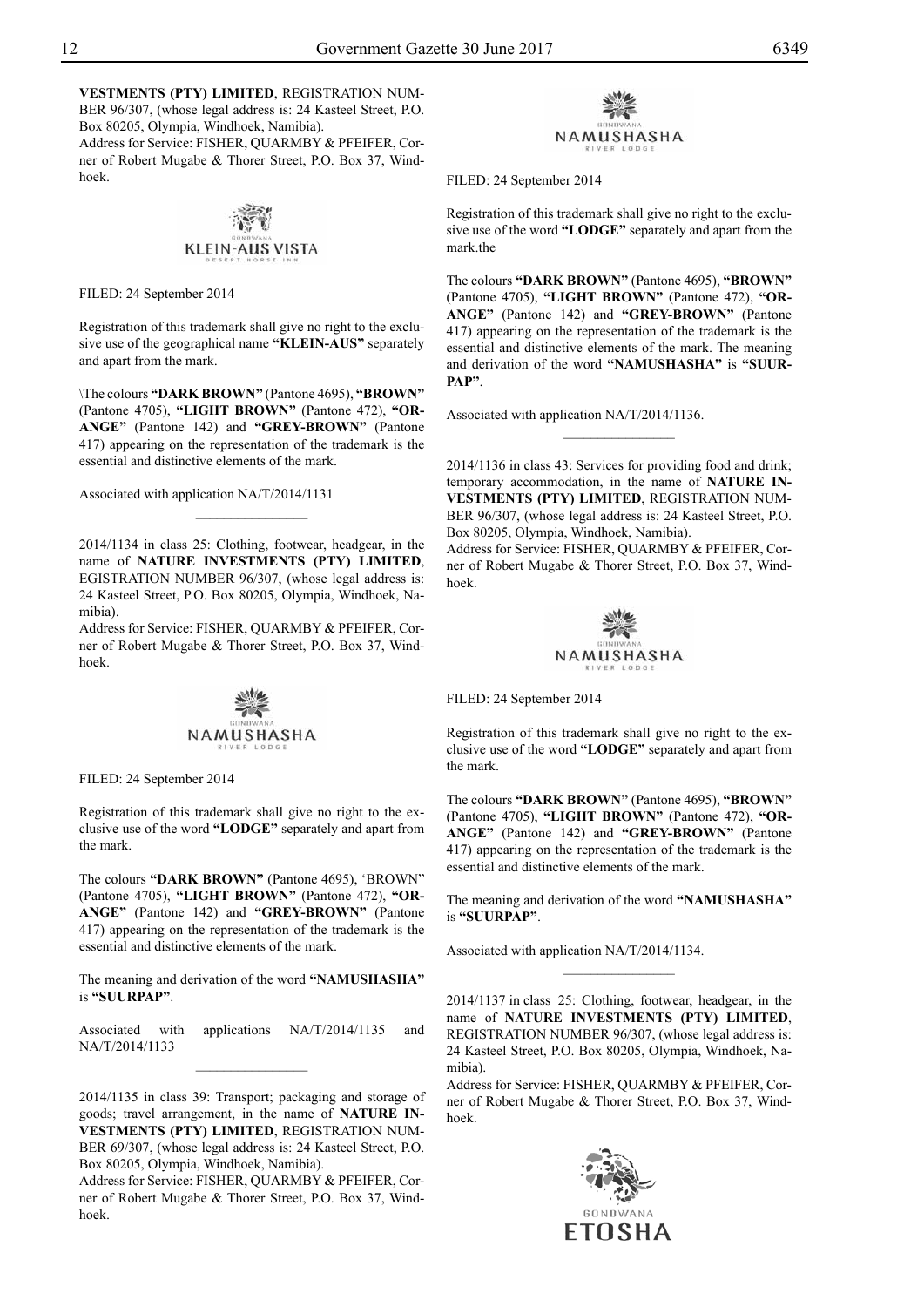FILED: 24 September 2014

Registration of this trademark shall give no right to the exclusive use of the geographical name **"ETOSHA"** separately and apart from the mark.

The colours **"DARK BROWN"** (Pantone 4695), **"BROWN"**  (Pantone 4705), **"LIGHT BROWN"** (Pantone 472), **"OR-ANGE"** (Pantone 142) and **"GREY-BROWN"** (Pantone 417) appearing on the representation of the trademark is the essential and distinctive elements of the mark.

Associated with applications NA/T/2014/1138 and NA/T/2014/1136.  $\overline{\phantom{a}}$  , where  $\overline{\phantom{a}}$ 

2014/1138 in class 39: Transport; packaging and storage of goods; travel arrangement, in the name of **NATURE IN-VESTMETS (PTY) LIMITED**, REGISTRATION NUM-BER 96/307, (whose legal address is: 24 Kasteel Street, P.O. Box 80205, Olympia, Windhoek, Namibia).

Address for Service: FISHER, QUARMBY & PFEIFER, Corner of Robert Mugabe & Thorer Street, P.O. Box 37, Windhoek.



FILED: 24 September 2014

Registration of this trademark shall give no right to the exclusive use of the geographical name **"ETOSHA"** separately and apart from the mark.

The colours **"DARK BROWN"** (Pantone 4695), **"BROWN"**  (Pantone 4705), "LEIGHT BROWN" (Pantone 472), **"OR-ANGE"** (Pantone 142) and **"GREY-BROWN"** (Pantone 417) appearing on the representation of the trademark is the essential and distinctive elements of the mark.

Associated with application NA/T/2014/1139

2014/1139 in class 45: Services for providing food and drink; temporary accommodation, in the name of **NATURE IN-VESTMENTS (PTY) LIMITED**, REGISTRATION NUM-BER 96/307, (whose legal address is: 24 Kasteel Street, P.O. Box 80205, Olympia, Windhoek, Namibia).

Address for Service: FISHER, QUARMBY & PFEIFER, Corner of Robert Mugabe & Thorer Street, P.O. Box 37, Windhoek.



FILED: 24 September 2014

Registration of this trademark shall give no right to the exclusive use of the geographical. name **"ETOSHA"** separately and apart from the mark.

The colours **"DARK BROWN"** (Pantone 4695), **"BROWN"**  (Pantone 4705), **"LIGHT BROWN"** (Pantone 472), **"OR-ANGE"** (Pantone 142) and **"GREY-BROWN"** (Pantone 417) appearing on the representation of the trademark is the essential and distinctive elements of the mark.

Associated with application NA/T/2014/1137.

2014/1140 in class 25: Clothing, footwear, headgear, in the name of **NATURE INVESTMENTS (PTY) LIMITED**, REGISTRATION NUMBER 96/307, (whose legal address is: 24 Kasteel Street, P.O. Box 80205, Olympia, Windhoek, Namibia).

 $\frac{1}{2}$ 

Address for Service: FISHER, QUARMBY & PFEIFER, Corner of Robert Mugabe & Thorer Street, P.O. Box 37, Windhoek.



FILED: 24 September 2014

Registration of this trademark shall give no right to the exclusive use of the word **"COLLECTION"** separately and apart from the mark.

\The colours **"DARK BROWN"** (Pantone 4695), **"BROWN"**  (Pantone 4705), **"LIGHT BROWN"** (Pantone 472), **"OR-ANGE"** (Pantone 142) and "GREY BROWN" (Pantone 417) appearing on the representation of the trademark is the essential and distinctive elements of the mark.

Associated with applications NA/T/2014/1141 and NA/T/2014/1139  $\frac{1}{2}$ 

2014/1141 in class 39: Transport; packaging and storage of goods; travel arrangement, in the name of **NATURE IN-VESTMENTS (PTY) LIMITED**, REGISTRATION NUM-BER 96/307, (whose legal address is: 24 Kasteel Street, P.O. Box 80205, Olympia, Windhoek, Namibia).

Address for Service: FISHER, QUARMBY & PFEIFER, Corner of Robert Mugabe & Thorer Street, P.O. Box 37, Windhoek.



Filed: 24 September 2014

Registration of this trademark shall give no right to the exclusive use of the word **"COLLECTION"** separately and apart from the mark.

The colours **"DARK BROWN"** (Pantone 4695), **"BROWN"**  (Pantone 4705), **"LIGHT BROWN"** (Pantone 472), **"OR-ANGE"** (Pantone 142) and **"GREY-BROWN"** (Pantone 417) appearing on the representation of the trademark is the essential and distinctive elements of the mark.

 $\frac{1}{2}$ 

Assoociated with application NA/T/2014/1142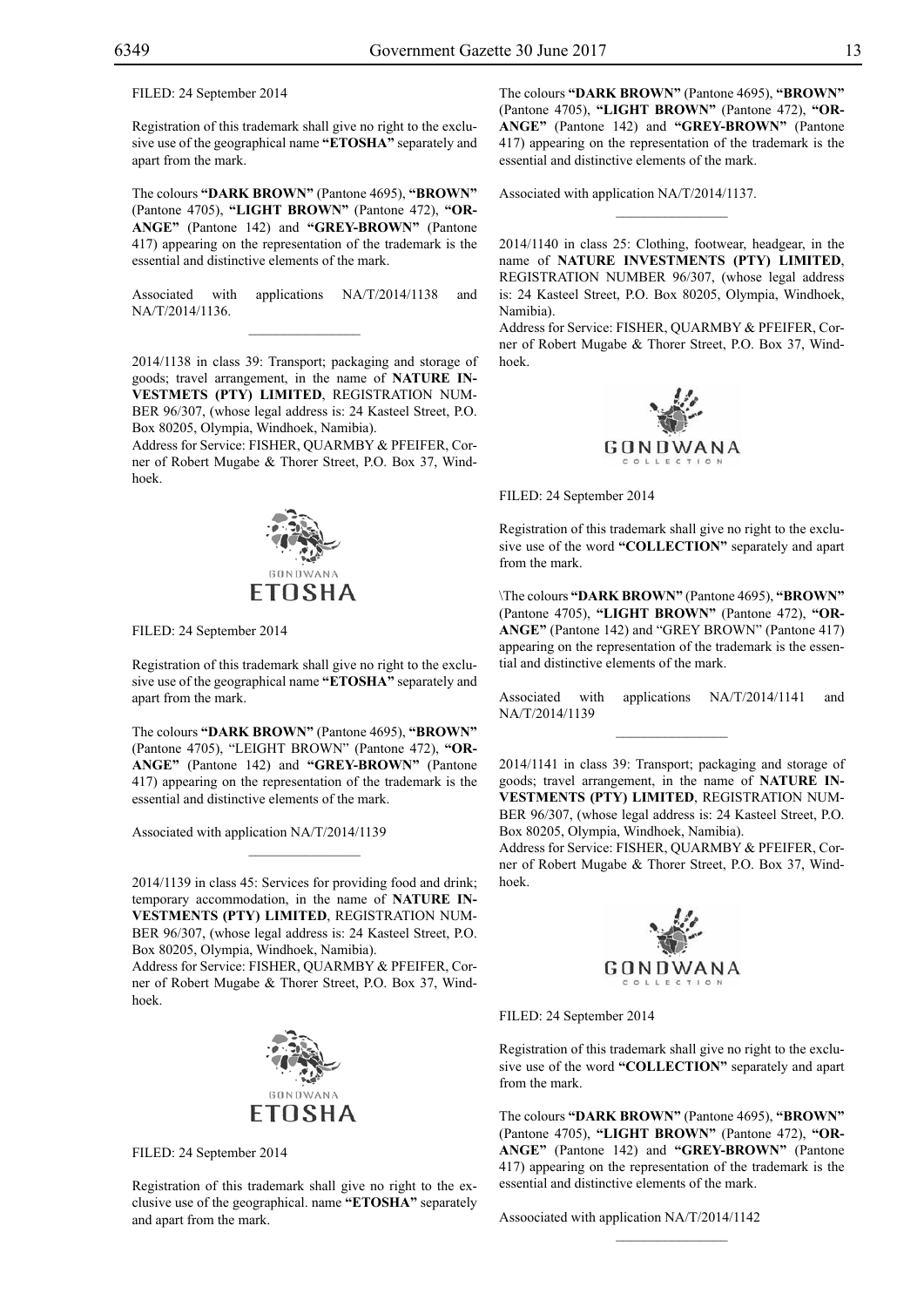2014/1142 in class 43: Services for providing food and drink; temporary accommodation, in the name of **NATURE IN-VESTMENTS (PTY) LIMITED**, REGISTRATION NUM-BER 96/307, (whose legal address is: 24 Kasteel Street, P.O. Box 80205, Olympia, Windhoek, Namibia).

Address for Service: FISHER, QUARMBY & PFEIFER, Corner of Robert Mugabe & Thorer Street, P.O. Box 37, Windhoek.



FILED: 24 September 2014

Registration of this trademark shall give no right to the exclusive use of the word **"COLLECTION"** separately and apart from the mark.

The colours **"DARK BROWN"** (Pantone 4695), **"BROWN"**  (Pantone 4705), **"LIGHT BROWN"** (Pantone 472), **"OR-ANGE"** (Pantone 142) and **"GREY-BROWN"** (Pantone 417) appearing on the representation of the trademark is the ecsential and distinctive elements of the mark.

Associated with application NA/T/2014/1140.

2014/1143 in class 25: Clothing, footwear, headgear, in the name of **NATURE INVESTMENTS (PTY) LIMITED**, REGISTRATION NUMBER 96/307, (whose legal address is: 24 Kasteel Street, P.O. Box 80205, Olympia, Windhoek, Namibia).

 $\overline{\phantom{a}}$  , where  $\overline{\phantom{a}}$ 

Address for Service: FISHER, QUARMBY & PFEIFER, Corner of Robert Mugabe & Thorer Street, P.O. Box 37, Windhoek.



FILED: 24 September 2014

Registration of this trademark shall give no right to the exclusive use of the geographical name **"KALAHARI"** separately and apart from the mark.

The colours "DARK DROWN" (Pantone 4695), "DROWN" (Pantone 4705), **"LIGHT BROWN"**(Pantone 472), **"OR-ANGE"** (Pantone 142) and **"GREY-BROWN"** (Pantone 417) appearing on the representation of the trademark is the essential and distinctive elements of the mark.

Associated with applications NA/T/2014/1144 and NA/T/2014/1142  $\frac{1}{2}$ 

2014/1144 in Class 39: Transport; packaging and storage of goods; travel arrangement, in the name of **NATURE IN-VESTMENTS (PTY) LIMITED**, REGISTRATION NUM-BER 96/307, (whose legal address is: 24 Kasteel Street, P.O. Box 80205, Olympia, Windhoek, Namibia).

Address for Service: FISHER, QUARMBY & PFEIFER, Corner of Robert Mugabe & Thorer Street, P.O. Box 37, Windhoek.



Filed: 24 September 2014

Registration of this trademark shall give no right to the exclusive use of the geographical name **"KALAHARI"** separately and apart from the mark.

The colours **"DARK BROWN"** Pantone 4695), **"BROWN"**  (Pantone 4705), **"LIGHT BROWN"** (Pantone 472), **"OR-ANGE"** (Pantone 142) and **"GREY-BROWN"** (Pantone 417) appearing on the representation of the trademark is the essential and distinctive elements of the mark.

Associated with application NA/T/2014/1145

2014/1145 in class 43: Services for providing food and drink; temporary accommodation, in the name of **NATURE IN-VESTMENT (PTY) LIMITED**, REGISTRATION NUM-BER 96/307, (whose legal address is: 24 Kasteel Street, P.O. Box 80205, Olympia, Windhoek, Namibia).

 $\frac{1}{2}$ 

Address for Service: FISHER, QUARMBY & PFEIFER, Corner of Robert Mugabe & Thorer Street, P.O. Box 37, Windhoek.



Filed: 24 September 2014

Registration of this trademark shall give no right to the exclusive use of the geographical name **"KALAHARI"** separately and apart from the mark.

The colours **"DARK BROWN"** (Pantone 4695), **"BROWN"**  (Pantone 4705), **"LIGHT BROWN"** (Pantone 472), **"OR-ANGE"** (Pantone 142) and **"GREY-BROWN"** (Pantone 417) appearing on the representation of the trademark is the essential and distinctive elements of the mark.

Associated with application NA/T/2014/1143

2014/1149 in lass 25: Clothing, footwear, headgear, in thename of **NATURE INVESTMENTS (PTY) LIMITED**, REGISTRATION NUMBER 96/307, (whose legal address is: 24 Kasteel Street, P.O. Box 80205, Olympia, Windhoek, Namibia).

Address for Service: FISHER QUARMBY & PFEIFER, Corner of Robert Mugabe & Thorer Street, P.O. Box 37, Windhoek.



Filed: 24 September 2014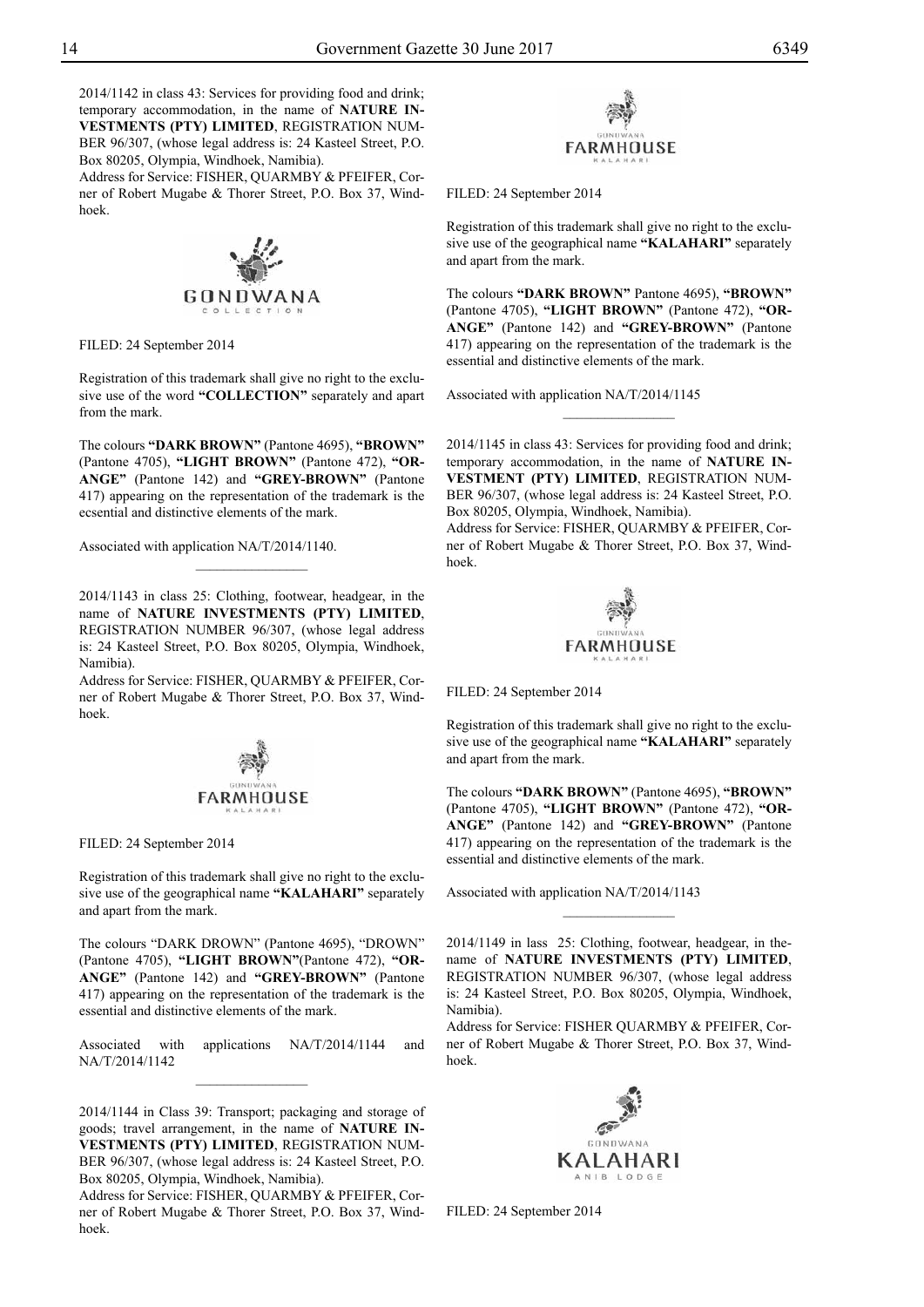Registration of this trademark shall give no right to the exclusive use of the word **"CAMPSITE"** and the geographical name **"ANIB"** separately and apart from the mark.

The colours **"DARK BROWN"** (Pantone 4695), **"BROWN"**  (Pantone 4705), **"LIGHT BROWN"** (Pantone 472), **"OR-ANGE"** (Pantone 142) and **"GREY-BROWN"** (Pantone 417) appearing on the representation of the trademark is the essential and distinctive elements of the mark.

Associated with applications NA/T/2014/1150 and NA/T/2014/1148  $\mathcal{L}=\mathcal{L}^{\mathcal{L}}$ 

2014/1150 in class 39: Transport; packaging and storage of goods; travel arragement, in the name of **NATURE INVEST-MENTS (PTY) LIMITED**, REGISTRATION NUMBER 96/307, (whose legal address is: 24 Kasteel Street, P.O. Box 80205, Olympia, Windhoek, Namibia).

Address for Service: FISHER, QUARMBY & PFEIFER, Corner of Robert Mugabe & Thorer Street, P.O. Box 37, Windhoek.



Filed: 24 September 2014

Registration of this trademark shall give no right to the exclusive use of the word **"CAMPSITE"** and the geographical name **"ANIB"** separately and apart from the mark.

The colours **"DARK BROWN"** (Pantone 4695, **"BROWN"**  (Pantone 4705), **"LIGHT BROWN"** (Pantone 472), **"OR-ANGE"** (Pantone 142) and **"GREY-BROWN"** (Pantone 417) appearing on the representation of the trademark is the essential and distinctive elements of the mark.

Associated with application NA/T/2014/1151

2014/1151 in class 43: Services for providing food and drink; temporary accommodation, in the name of **NATURE IN-VESTMENTS (PTY) LIMITED**, REGISTRATION NUM-BER 96/307, (whose legal address is: 24 Kasteel Street, P.O. Box 80205, Olympia, Windhoek, Namibia).

 $\overline{\phantom{a}}$  , where  $\overline{\phantom{a}}$ 

Address for Service: FISHER, QUARMBY & PFEIFER, Corner of Robert Mugabe & Thorer Street, P.O. Box 37, Windhoek.



Filed: 24 September 2014

Registration of this trademark shall give no right to the exclusive use of the word **"CAMPSITE"** and the geographical name **"ANIB"** separately and apart from the mark.

The colours **"DARK BROWN"** (Pantone 4695), **"BROWN"**  (Pantone 4705), **"LIGHT BROWN"** (Pantone 472), **"OR-ANGE"** (Pantone 142) and **"GREY-BROWN"** (Pantone 417) appearing on the representation of the trademark is the essential and distinctive elements of the mark.

Associated with application NA/T/2014/1149

2014/1152 in class 25: Clothing, footwear, headgear, in the name of **NATURE INVESTMENTS (PTY) LIMITED**, REGISTRATION NU ER 96/307, (whose legal address is: 24 Kasteel Street, P.O. Box 80205, Olympia, Windhoek, Namibia).

 $\frac{1}{2}$ 

Address for Service: FISHER QUARMBY & PFEIFER, Corner of Robert Mugabe & Thorer Street, P.O. Box 37, Windhoek.



FILED: 24 September 2014

Registration of this trademark shall give no right to the exclusive use of the word **"LODGE"** separately and apart from the mark. The endorsement and meaning of the word **"HAKUSEMBE"** is a general surname of the **"BUNZA"**  tribe of the Kavango.

The colours **"DARK BROWN"** (Pantone 4695), **"BROWN"**  (Pantone 4705), **"LIGHT BROWN"** (Pantone 472), **"OR-ANGE"** (Pantone 142) and **"GREY-BROWN"** (Pantone 417) appearing on the representation of the trademark is the essential and distinctive elements of the mark.

Associated with applications NA/T/2014/1153 and NA/T/2014/1151  $\frac{1}{2}$ 

2014/1153 in class 39: Transport; packaging and storage of goods; travel arrangement, in the name of **NATURE IN-VESTMENTS (PTY) LIMITED**, REGISTRATION NUM-BER 96/307, (whose legal address is: 24 Kasteel Street, P.O. Box 80205, Olympia, Windhoek, Namibia).

Address for Service: FISHER, QUARMBY & PFEIFER, Corner of Robert Mugabe & Thorer Street, P.O. Box 37. Windhoek.



FILED: 24 September 2014

Registration of this trademark shall give no right to the exclusive use of the word **"LODGE"** separately and apart from the mark. The endorsement and meaning of the word **"HAKUSEMBE"** is a general surname of the **"BUNZA"**  tribe of the Kavango.

The colours **"DARK BROWN"** (Pantone 4695), **"BROWN"**  (Pantone 4705), **"LIGHT BROWN"** (Pantone 472), "OR-